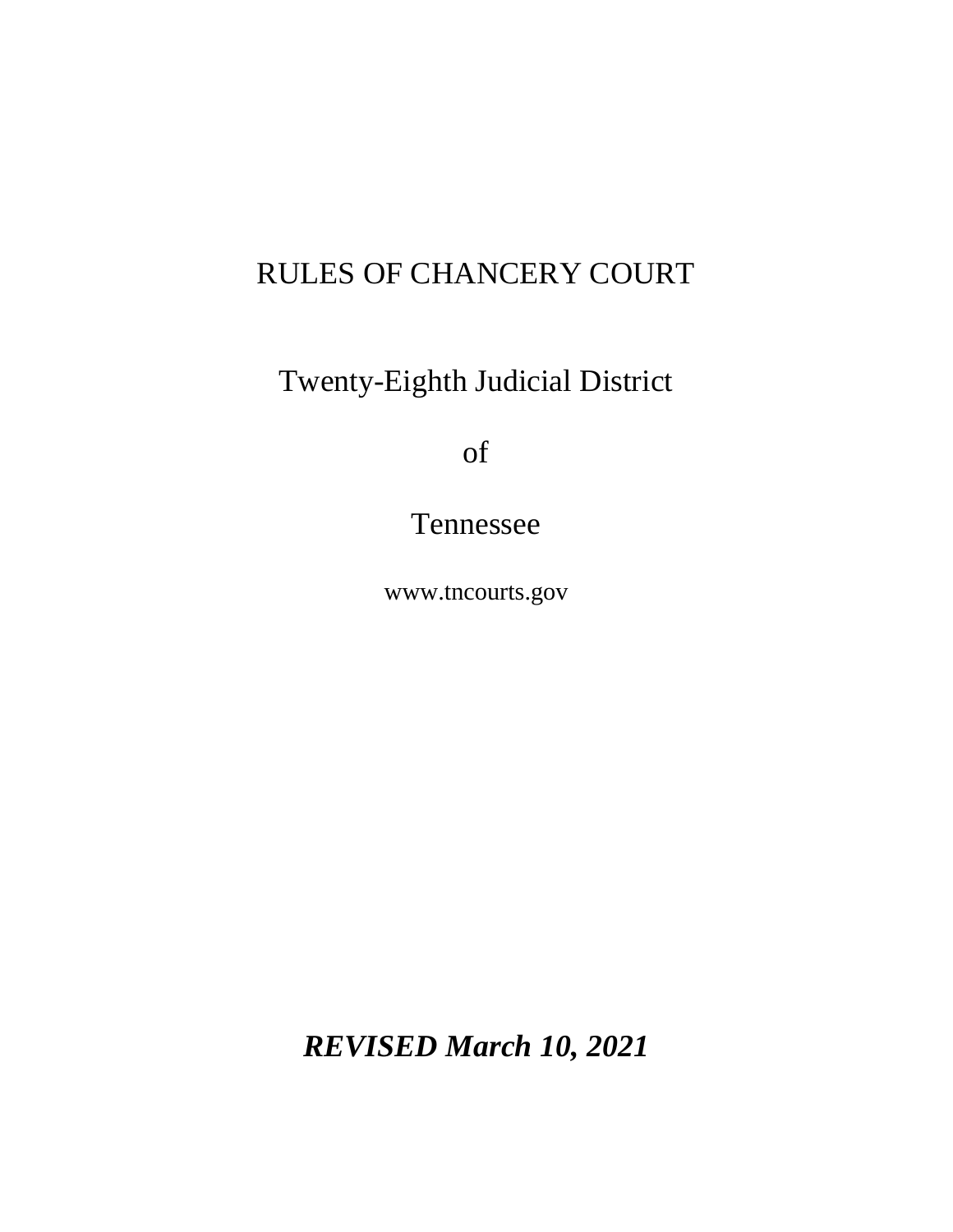#### **George R. Ellis**

Chancellor Twenty-Eighth Judicial District of Tennessee The Chancery Building 204 North Court Square Trenton, Tennessee 38382

### **CLERK AND MASTERS**

Crockett County Courthouse Haywood Justice Complex 1 South Bells Street, Suite 5 100 S. Dupree Avenue

#### **Humboldt Trenton**

 Humboldt, Tennessee 38343 P.O. Box 290 Phone- 731 784-9551& 9553 Trenton, Tennessee 38382 FAX 731 784-3833 Phone-731 855-7639

#### **Alamo Brownsville**

#### **James Stephenson, Jr. Sarah Levy, Clerk & Master**

 Alamo, Tennessee 3800 Brownsville, Tennessee 38012 Phone 731 696- 5458 **Phone** 731 696- 5458 FAX 731- 696- 3028 FAX 731- 772-3197

#### **Amanda Brown Katelyn Orgain**

City Municipal Center The Chancery Building 1421 Osborne 204 North Court Square Fax-731 855-7655

#### **CALENDAR CLERK JUDICIAL ADMINISTRATIVE ASSISTANT Kim Norman**

The Chancery Building 204 North Court Square Trenton, Tennessee 38382 Phone 731 855 7668 FAX 731 855 7846

|  | Page One |
|--|----------|
|  | Page One |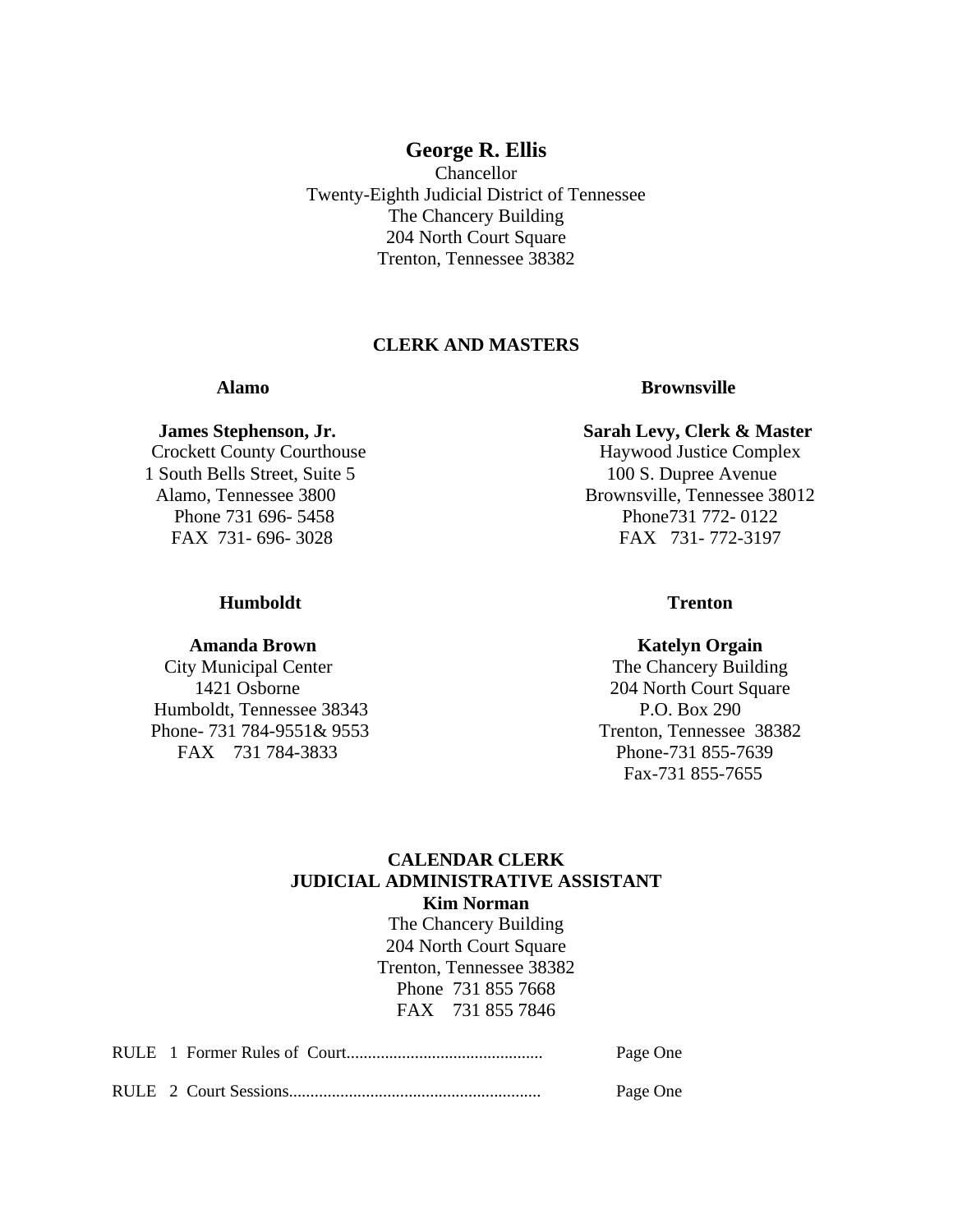|                                                             | Page Four         |
|-------------------------------------------------------------|-------------------|
|                                                             | Page Five         |
|                                                             | Page Five         |
|                                                             | Page Six          |
|                                                             | Page Six          |
|                                                             | Page Six          |
|                                                             | Page Seven        |
|                                                             | Page Nine         |
|                                                             | Page Nine         |
|                                                             | Page Ten          |
|                                                             | Page Ten          |
|                                                             | Page Twelve       |
|                                                             | Page Fourteen     |
|                                                             | Page Fourteen     |
|                                                             | Page Fifteen      |
|                                                             | Page Twenty       |
|                                                             | Page Twenty-Three |
|                                                             | Page Twenty-Seven |
|                                                             | Page Twenty-Seven |
|                                                             | Page Twenty-Eight |
| RULE 23 Compensation of Clerk and Master (other than fixed) | Page Twenty-Eight |
|                                                             | Page Twenty-Eight |
|                                                             | Page Twenty-Nine  |

### **RULES OF COURT**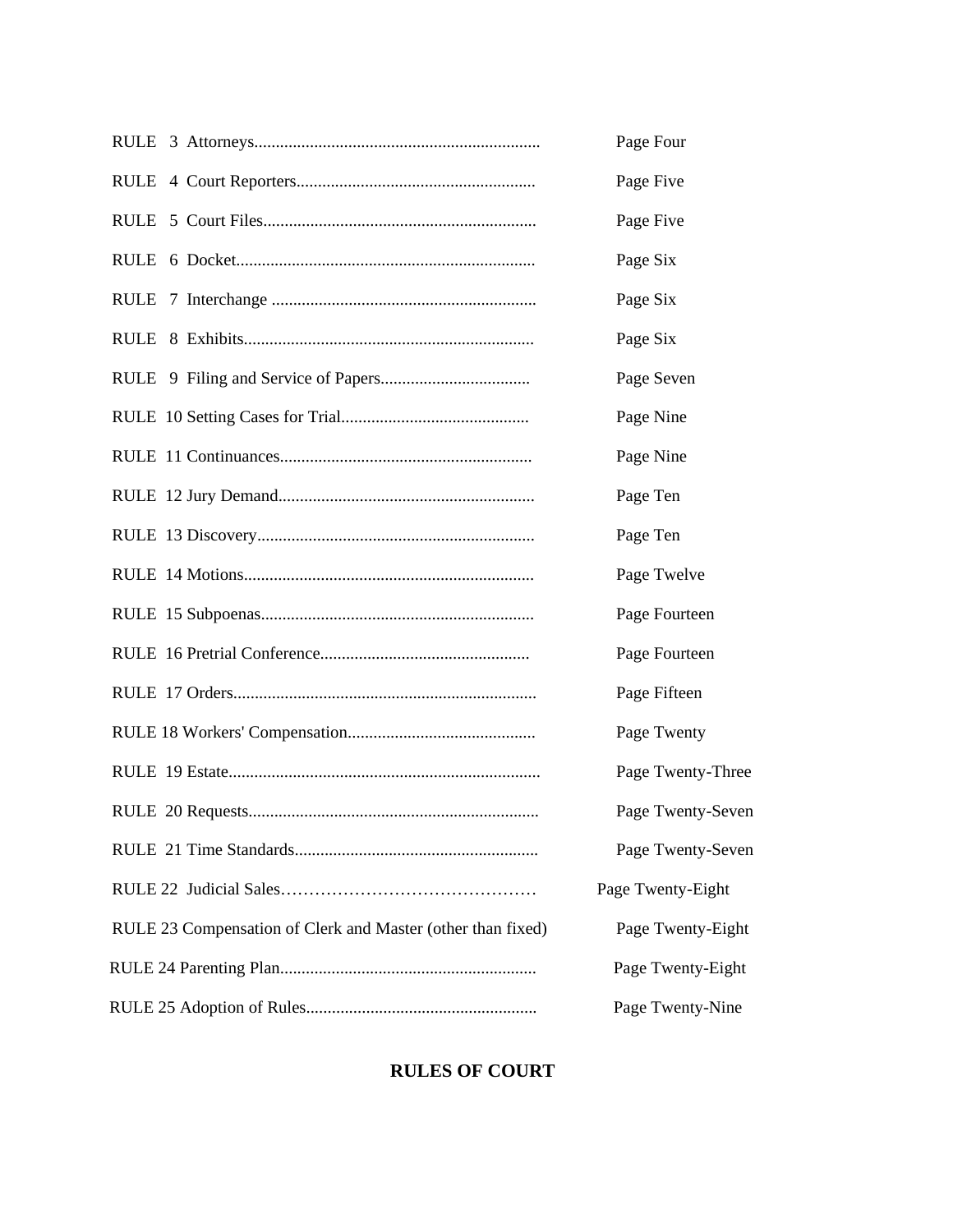**THESE RULES ARE PROMULGATED IN ACCORDANCE WITH THE REQUIREMENTS OF THE SUPREME COURT OF TENNESSEE AND TO ASSIST IN THE EFFICIENT AND ORDERLY EXECUTION OF THE ADMINISTRATION OF JUSTICE. THESE RULES DO NOT NOR ARE INTENDED TO SUPERCEDE ANY COURT RULING OR STATUTORY LAWS.**

#### **1:00 FORMER RULES OF COURT**

All former rules of local practice for the Chancery Court of the Twenty-Eighth Judicial District, excepting those re-adopted herein, are void.

#### **2:00 COURT SESSIONS**

A. Regular sessions of court will open at 9:00 a.m. or at such other times as the Court directs. The Chancellor, lawyers and litigants shall be prompt at all sessions. There will be a one hour break for lunch at noon. The afternoon sessions will begin at 1:00 p.m.

B. To hear uncontested matters, motions, pretrial conferences and to set contested matters for trial, the court will be: in Alamo on the second Monday of each month; in Brownsville on the second and fourth Thursdays of each month; in Humboldt on the second and fourth Fridays of each month; and in Trenton on the first and third Fridays of each month.

C. Chancery Court meets Monday through Friday of each week. Any case filed in the Twenty-Eighth Judicial District can be heard in any of the four courts. It will be the responsibility of the attorney of record to bring the file to the appropriate court. No matters will be taken up without the proper case file.

D. Upon the Chancellor entering the courtroom, before the formal opening of Court, the court officer shall call the courtroom to order directing all to stand, and upon being so instructed by the Court, will open court in the manner following:

"O Yes! O Yes! This Honorable Chancery Court of the 28th Judicial District of Tennessee is now open for the transaction of business pursuant to adjournment. All persons having business with this court draw near, give attention, and you shall be heard. " The Honorable expression as presiding. Be seated, please!"

 At the closing the Chancellor shall direct the court officer to adjourn court, and the court officer shall require everyone to arise. He shall say: " This court is now adjourned."

 At any recess the court officer shall require all present to stand , and he shall announce: "This court stands in recess for ...[ fifteen minutes, until one o' clock, the next day or a day certain]." This will depend on instructions from the Chancellor.

E. The space within the bar in the courtroom is reserved for attorneys and litigants en-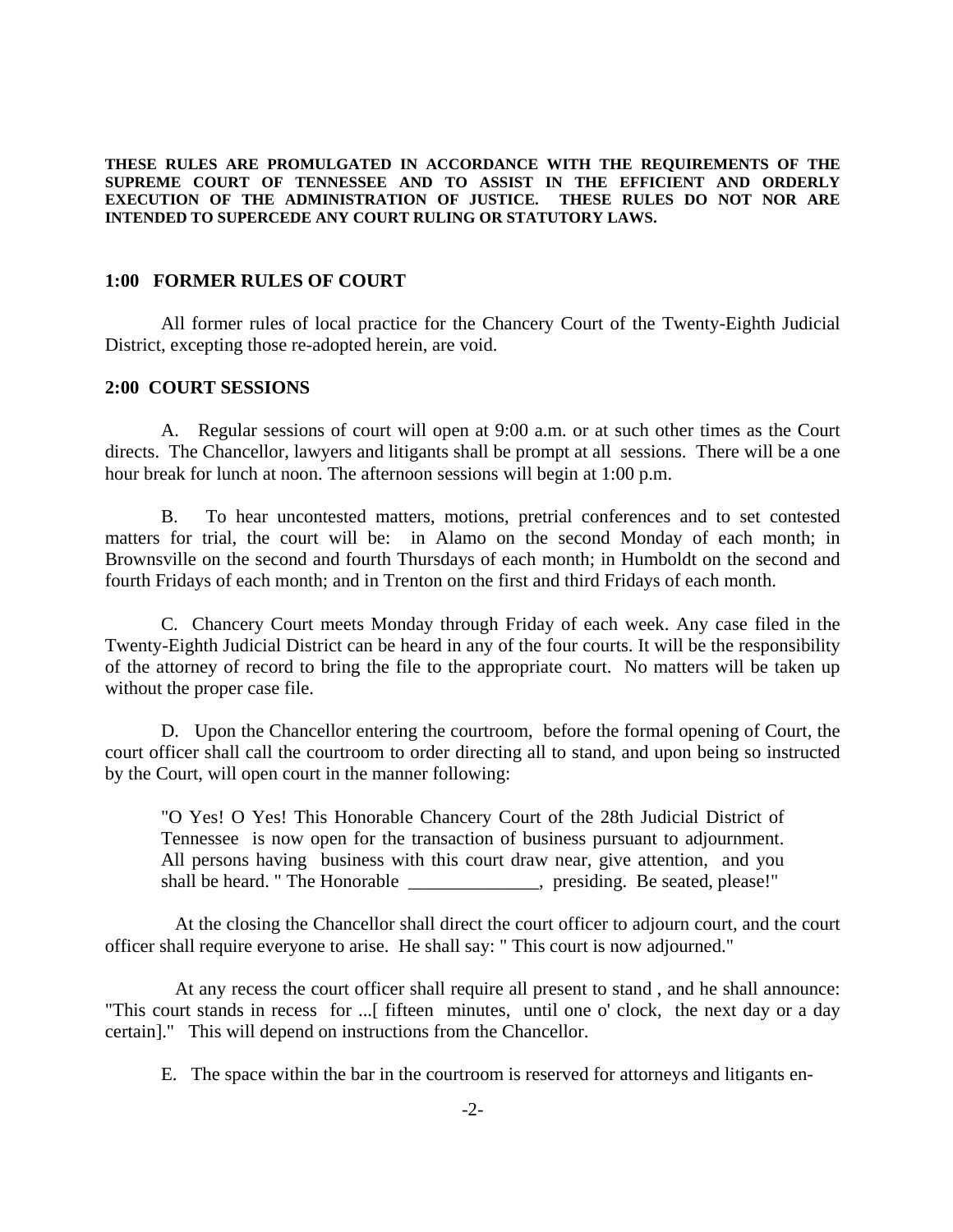gaged in trial. All other persons will sit outside the bar.

F. Counsel shall not place or leave upon the tables in the courtroom any hats, coats or newspapers, nor engage in any conversation or consultation in a manner calculated to disturb Orderly procedure during the trial of any case.

G. Counsel, clerks, court reporters and court bailiffs will be properly attired and will not dress in a manner to distract from proper decorum in the courtroom.

H. At trial, counsel shall avoid use of first names and other expressions of familiarity with adult witnesses, jurors, opposing counsel and all other persons present. During opening statement or closing argument no juror shall be addressed individually by name.

I. No witness shall address the Court or any counsel by the use of first names or other expression of familiarity.

J. Lawyers should request bench conferences only when absolutely necessary in aid of trial.

K. Counsel may never lean on the bench nor appear to engage the Court in conversation in a confidential manner.

L. Lawyers should refrain from interrupting the Court or opposing counsel until the statement being made is fully completed, except when absolutely necessary to protect the client. Lawyers should await the completion of the Court's statement or opinion before undertaking to point out objectionable matters. When an opposing lawyer objects, counsel should refrain from asking the witness another question until the Court has had an opportunity to rule on the objection. Objecting counsel shall state the legal grounds without argument or discussion except by leave of the Court.

M. Attorneys shall stand at their table or the podium while examining or addressing the Court or the jury.

N. Lawyers shall not approach the witness stand nor the bench without leave of the Court.

O. Small children will not be brought into court except when it is unavoidable. Attorneys are directed to apprise their clients and witnesses of this rule.

P. Attorneys shall not make remarks aside to each other, and they shall make all objections directly to the Court.

Q. No person, whether court is in session or in recess, shall eat any food or drink any soft drink or beverage in the courtroom, and no foods or beverages shall be brought into the courtroom at any time, except counsel and witnesses may have water provided by the Court.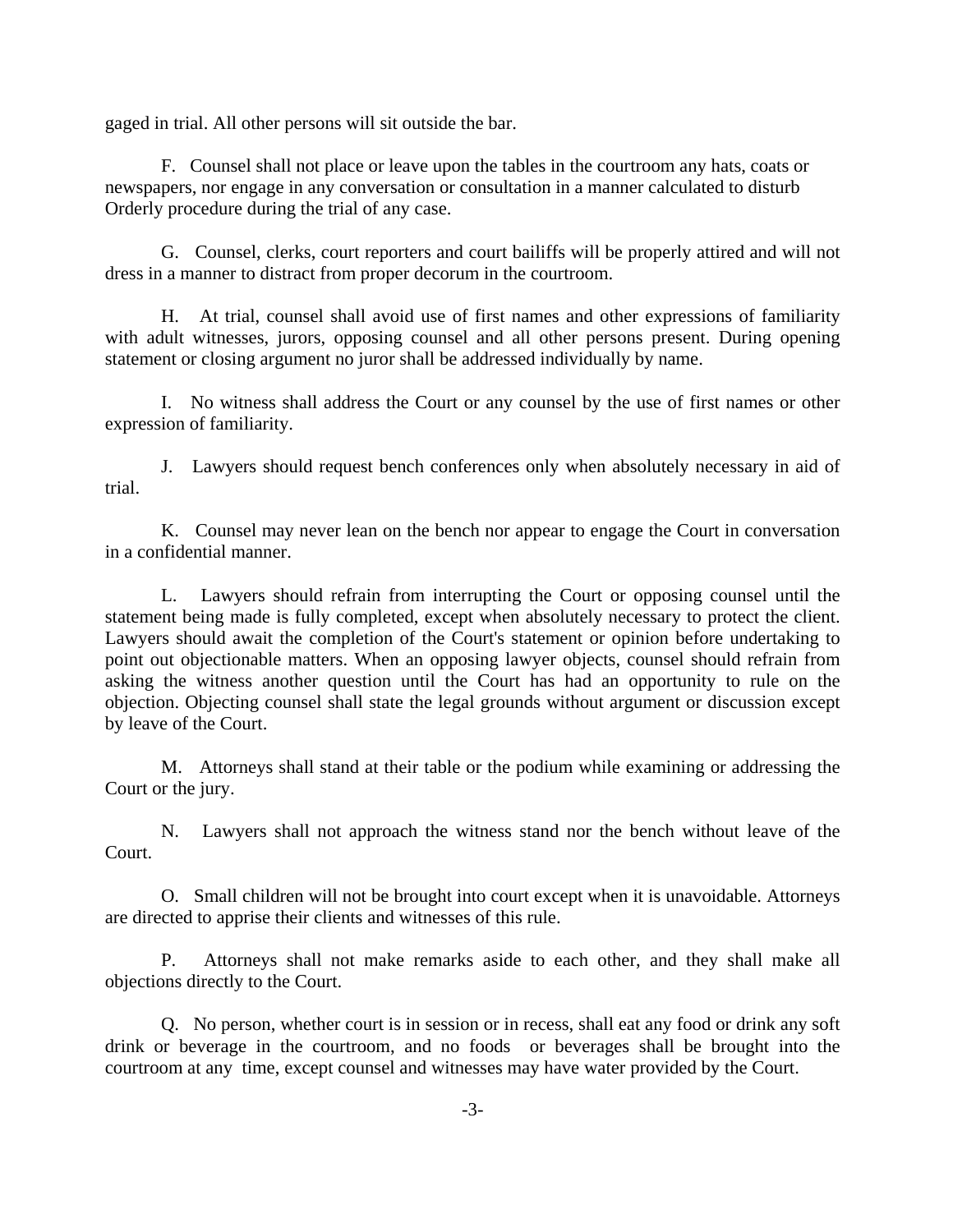R. No persons, whether court is in session or in recess, shall smoke or have any cigarette, pipe, cigar, tobacco, snuff, smoking device or chewing gum in their mouth while in the courtroom.

S. No person, other than officers in charge of the jury and attorneys when presenting or arguing a case, shall be allowed to stand, walk or be seated in the immediate vicinity of the jury box. The court officer shall strictly enforce this rule.

T. No attorneys, parties or any other persons involved in a case shall engage in a conversation with any juror until the juror's service has ended.

U. No person shall, within the courtroom, while court is in session, read any newspaper, magazine or book, unless the same is required in the presentation of the case.

V. On motion day all cases will be taken up by numerical order and no case will be taken out of sequence once court has started. If any attorneys or parties are not in the courtroom when their case is called, it will be placed at the bottom of the docket. If no one answers the second call, the case will be dismissed for failure to prosecute.

W. The photographing, recording, broadcasting, or televising of any judicial proceeding is controlled by the media guidelines and rules set forth in Tennessee Supreme Court Rule 10, Canon 3 (7) (c), with which every member of the media shall be presumed to be acquainted. In addition to the guidelines promulgated by Rule 10, the following additional media guidelines apply.

> (1.) No equipment, lights or camera equipment will be permitted to block or impede access to the courtroom.

> (2.) A victim of a sexual offense may not be photographed, filmed, videotaped or broadcast.

> (3.) Jurors may not be photographed, filmed, videotaped or broadcast.

> (4.) No witness, party or attorney may be photographed, filmed, videotaped or broadcast, if any objection is made by such person.

> (5.) No broadcasting, televising, recording or photographing shall be permitted during a court recess or any proceeding conducted outside the presence of the jury.

> (6.) Only one television camera operator utilizing one portable mounted television shall be permitted in the courtroom during any judicial proceeding.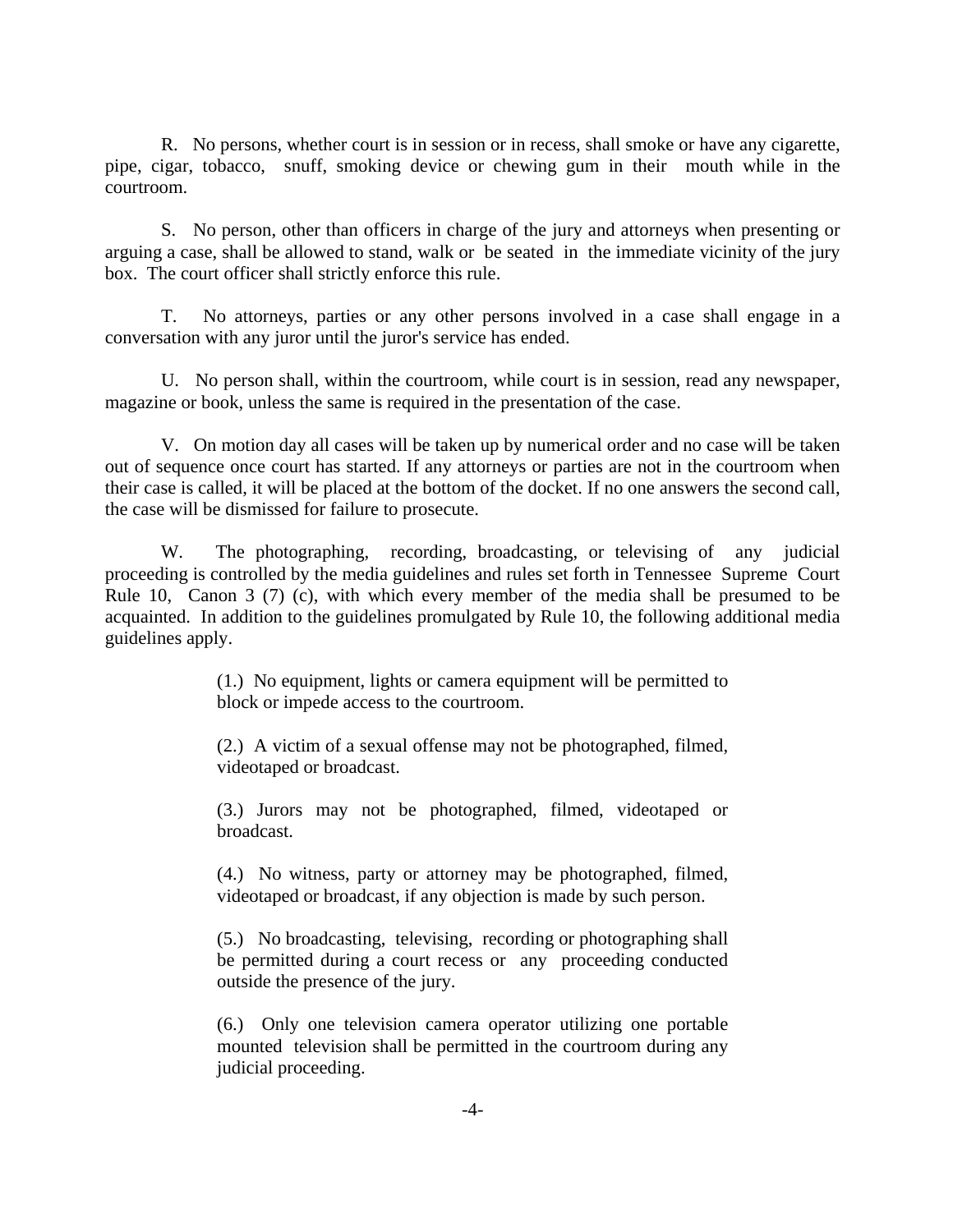(7.) Only one still camera shall be permitted in the courtroom during trials. Two still camera photographers shall be permitted during arraignment or suppression hearings with one photographer being designated from a local news gathering agency.

(8.) Only one audio system for broadcast purposes shall be permitted in any judicial proceeding.

X. When Court is in session, all present shall be seated at all times and shall not talk, laugh, whisper or otherwise make any noise.

#### **3:00 ATTORNEYS**

A. Attorneys shall be licensed to practice law in Tennessee or have present and participating co-counsel licensed in Tennessee.

B. Every attorney who has filed an appearance on behalf of a party shall be required to appear whenever any phase of the action is before the Court unless relieved by the Court.

C. All counsel who enter an appearance in a case will be counsel of record and may not withdraw except for good cause and by leave of the Court and upon motion and notice to all parties.

D. No counsel, except a partner or associate of the counsel of record, shall stand in for the counsel of record without prior permission of the Court.

E. All parties permitted by the Court to represent themselves without representation by attorneys are obligated to comply with these Rules.

F. Parties requesting the right to represent themselves shall file a written notice with the Clerk of the Court stating their intention to represent themselves. A copy of the notice shall be forwarded by the party to all attorneys of record and to all parties not represented by attorneys of record and shall contain a signed certificate of service. The notice shall include the full names of all parties seeking to represent themselves, the mailing address where court documents can be forwarded, and if available, a current telephone number. All parties representing themselves shall notify the Clerk and Master and all parties and attorneys of record of any change of address.

G. The Clerk and Master is not to file any pleadings or documents for parties representing themselves unless those documents and pleadings contain a certificate of service identifying all persons to whom the pleadings or documents are to be delivered.

#### **4:00 COURT REPORTERS**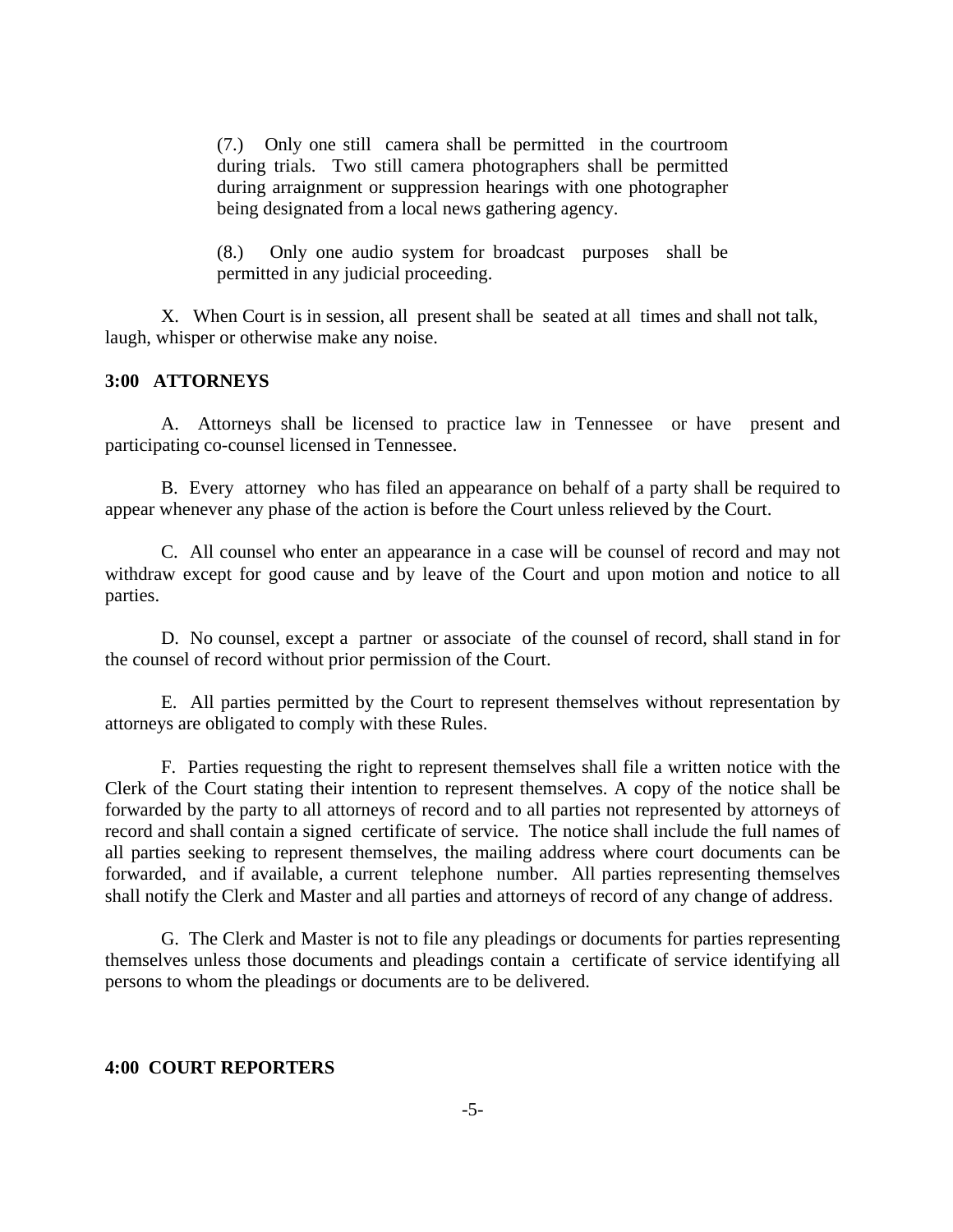A. If court reporters are necessary, it is the responsibility of litigants to make the arrangements. Proceedings may not be postponed or delayed because of a court reporter's absence or tardiness.

B.. The court reporter shall not give directions to the witnesses or lawyers concerning difficulty in recording but shall address the Court if there are problems.

#### **5:00 COURT FILES**

A. All papers and records of the court shall be at all times under the custody and control of the Clerk and Master. Persons wishing to review court files, records, tape recordings or filed exhibits may do so only under the supervision of the Clerk and Master or Deputy Clerk in a space provided in the Clerk's office

B. No files shall be withdrawn from the office by anyone but the Chancellor, unless they are taken to the courtroom by the Clerk and Master, or by attorneys or their staff upon permission of the Court or Clerk and Master.

C. No one other than attorneys or their staff will be permitted to withdraw a file. No file will be withdrawn from the Clerk and Master's custody by attorneys or their staff without first obtaining permission from the Court or the Clerk and Master and signing a receipt to return the file on a specific date. The Clerk and Master shall prepare a proper receipt form with a space for the Court or the Clerk to sign and the attorney or their staff to sign. No file shall be checked out more than one (1) day before the trial and must be returned no later than one (1) day after the conclusion of the trial. All files will be transported by hand and shall not be posted through the mail.

D. The Public Records Policy of the  $28<sup>th</sup>$  Judicial District is ratified, approved and made part of these local rules.

#### **6:00 DOCKET**

A. The secretary of the Chancellor shall be the calendar clerk.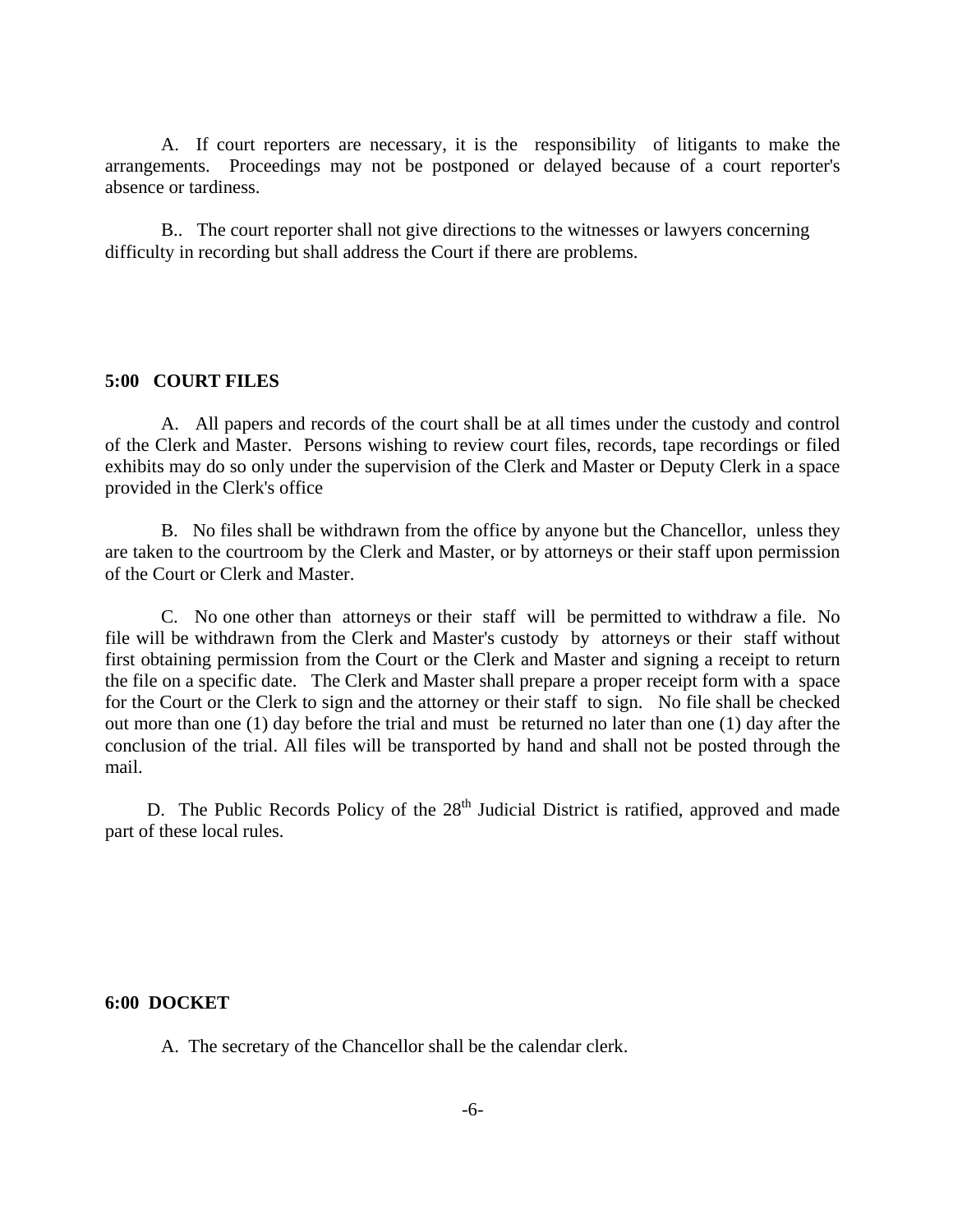B. The Clerk and Master shall set settlement approvals on regular motion days. The Calendar Clerk shall set settlement approvals on days other than motion days.

C. The calendar clerk shall maintain the calendar for the district.

D. If the parties are agreed that the matter is ready to set for trial before the motion day, they may contact the calendar clerk by conference call of the attorneys and have the case put on the calendar for trial. The parties must file an agreed order with the calendar clerk who will then take it off the motion day docket. This must be done five (5) days prior to the scheduled motion day.

E. Any default matter can be placed on the calendar by the attorney of record earlier than the ninety day setting if the statutory time has run.

#### **7:00 INTERCHANGE**

A. The Chancellor and the Circuit Judge within the judicial district may freely interchange without necessity of notice or entry of a formal order of interchange.

B. Uncontested divorces, worker's compensation settlements, minor's settlements and any other uncontested matters may be heard by either the Chancellor or the Circuit Judge regardless in which court the matter was filed. No order of interchange shall be required. The purpose of the Rule is to expedite such uncontested matters when the Chancellor is not readily available. Under such circumstances, counsel may set matters with the Circuit Judge without having to secure approval of the Chancellor. This rule also applies to General Session Judges where statute enables them with said jurisdiction.

#### **8:00 EXHIBITS**

All exhibits upon presentation to the court shall be marked and warehoused by the Clerk and Master. Any and all exhibits that originate with electronic media devices (i.e. cell-phones, tablets, computers) and/or websites (i.e., social media, texts, emails) shall be prepared in proper exhibit form **PRIOR** to trial by the attorney introducing the evidence. CD's or DVD's or paper copies are acceptable.

#### **9:00 FILING AND SERVICE OF PAPERS**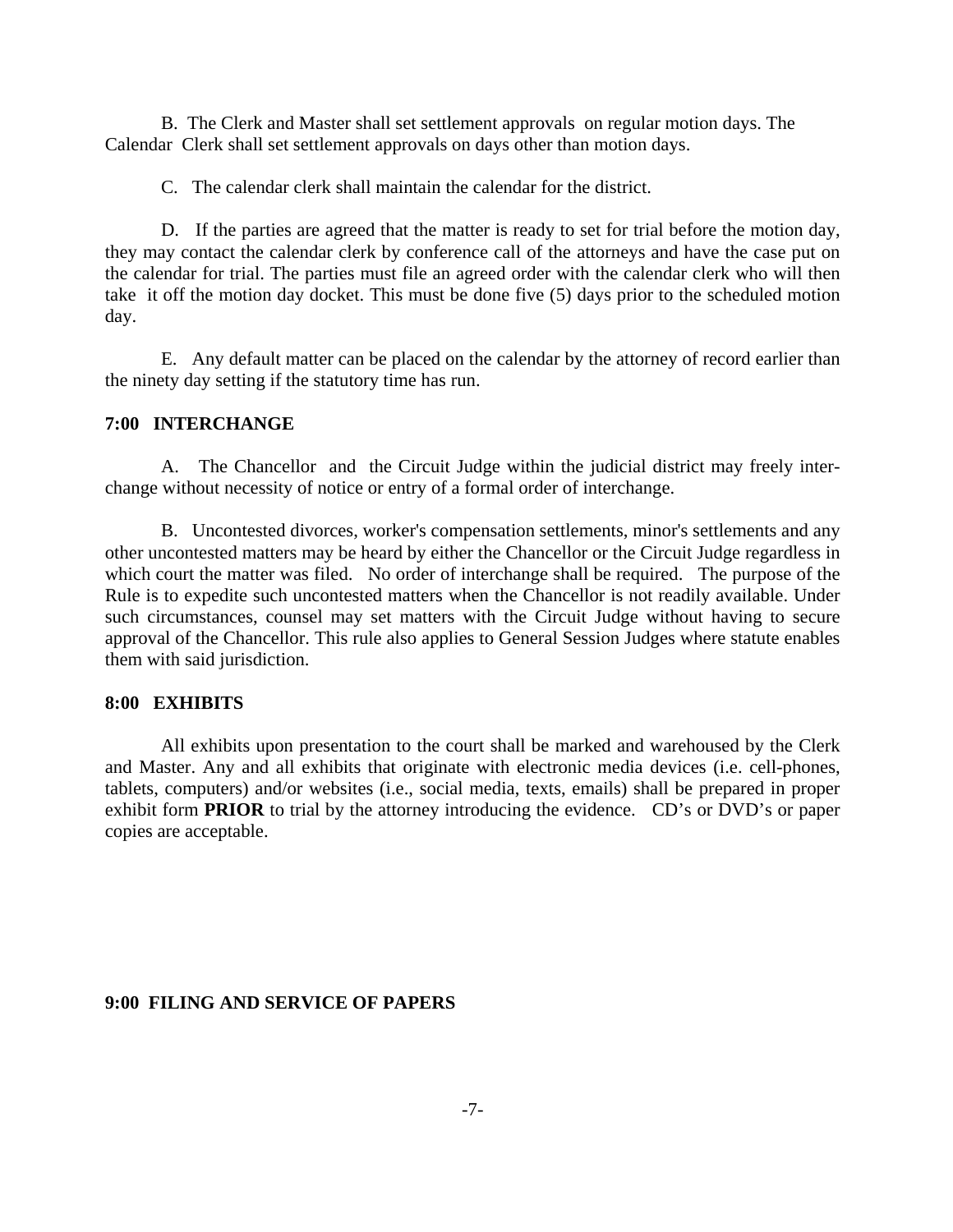A. All papers, including pleadings, motions, proposed judgments and orders, shall be filed with the Clerk and Master. Briefs and depositions that are to be considered by the Court shall be **submitted in the Chancellor's office at least five (5) days before the trial.**

B. All papers must contain a certificate of service showing: the date of service, that all parties or counsel of record in the case have been served, and the manner of service. The Clerk and Master shall refuse to file papers without a certificate which complies with these rules and all applicable rules of Civil or Appellate Procedure. All service of process shall be accomplished consistent with the Tennessee Rules of Civil Procedure.

C. All pleadings, orders, briefs and other papers submitted for consideration by the Court shall be personally signed by the attorney of record in his/her individual name and shall show the style and number of the case, the general nature of the paper filed, and the name, address and telephone number of the attorney filing the pleading, and the filing attorney's Tennessee Supreme Court Registration Number.

D. Pleadings, orders, and decrees shall set forth the docket number, style of the cause, the nature of same, and the name and signature of counsel. Original pleadings shall also contain the address, telephone number and disciplinary number of counsel.

E. No pleading shall be withdrawn from the Clerk's office without Court order.

F. All papers to be filed which require the signature of a party, the party's counsel, or other individual or entity shall contain **the original signatures .**

G. All cost deposits for filing and service complaints or orders shall be paid upon filing the complaints or orders along with the cost bond. In any case where the plaintiff wishes to file a complaint under a pauper's oath, the Clerk and Master shall require the plaintiff to provide information, on a form provided by the Clerk and Master, sufficient to establish that the requirements for such a filing are met.

H. In all divorce cases the petition shall include the following information:

- 1. Plaintiff's name (first, middle, last and if applies maiden name)
- 2. Plaintiff's residence (state, county and city or town)
- 3. Plaintiff's street and number address
- 4. Plaintiff's birthplace and birthdate
- 5. Defendant's name (first, middle, last and if applies, maiden name)
- 6. Defendant's residence (state, county and city or town)
- 7. Defendant's Street and number address
- 8. Defendant's birthplace and birthdate.
- 9. Defendant's and plaintiff's place of marriage (state and county)
- 10. Defendant's and plaintiff's date of this marriage
- 11. Number of children who are minors at the time of the filing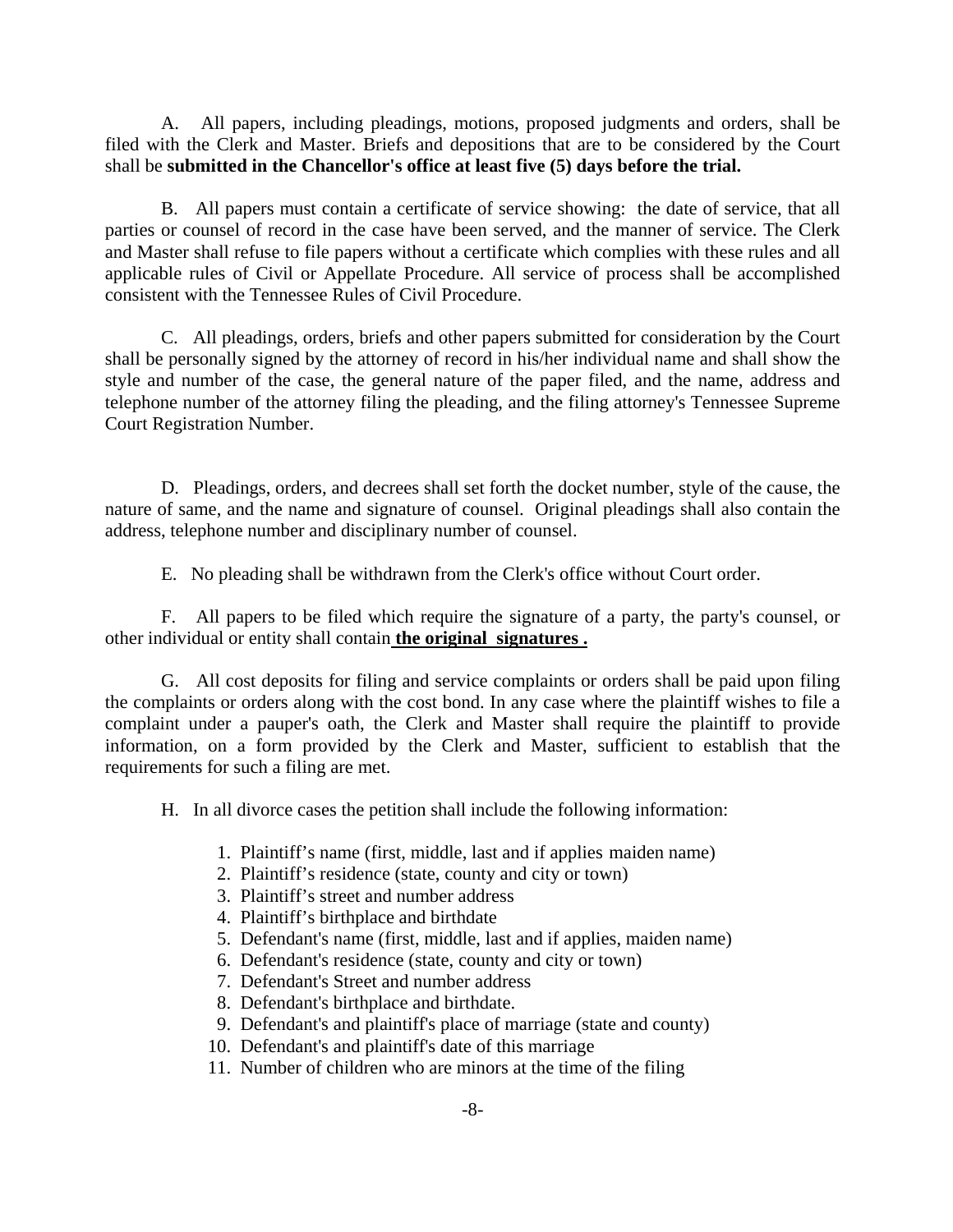- 12. Any other litigation concerning the custody of such children in this or any other state in which either party has participated.
- 13. Plaintiff's and defendant's race (American Indian, black, white, etc.)
- 14. Plaintiff's and defendant's number of previous marriages
- 15. Plaintiff's and defendant's Date last marriage ended (if previously married) must specify: by death, by divorce or annulment or not previously married.
- 16. Plaintiff's and defendant's education (specify highest grade completed in elementary or secondary school and/or college).

The filing party shall provide an 8.5" x 11" envelope, labeled with the names of the parties and the docket number containing a statistical data sheet to be filed with the following information.

- 1. Full name of plaintiff and defendant
- 2. Social Security number of plaintiff and defendant.
- 3. Date of Birth of plaintiff and defendant.
- 4. Current mailing addresses of plaintiff and defendant
- 5. Full name, Social Security Numbers and Date of Birth for all Children born of this marriage.

**Upon written request** this information shall be made available to the Department of Human Services and any other agency required by law to have access to said information, and to other persons or agencies as ordered by the court.

I. When the court enters an order in which the paternity of a child is determined or support is ordered, enforced or modified for a child, the order shall contain the following information:

- 1. Full name and any change in name;
- 2. Social security number and date and place of birth;
- 3. Residential and mailing addresses;
- 4. Home telephone numbers;
- 5. Driver license number;
- 6. The name, address, and telephone number of the person's employer;
- 7. The availability and cost of health insurance for the child; and
- 8. Gross annual income.

J. In accordance with rule 5A.02 all original documents filed by faxes shall be filed with the Clerk & Master, within 30 days of facsimile. Facsimile shall not exceed ten pages including the cover sheet.

K.No cases, filed with the clerk and master, will be faxed to anyone.

#### **10:00 SETTING CASES FOR TRIAL**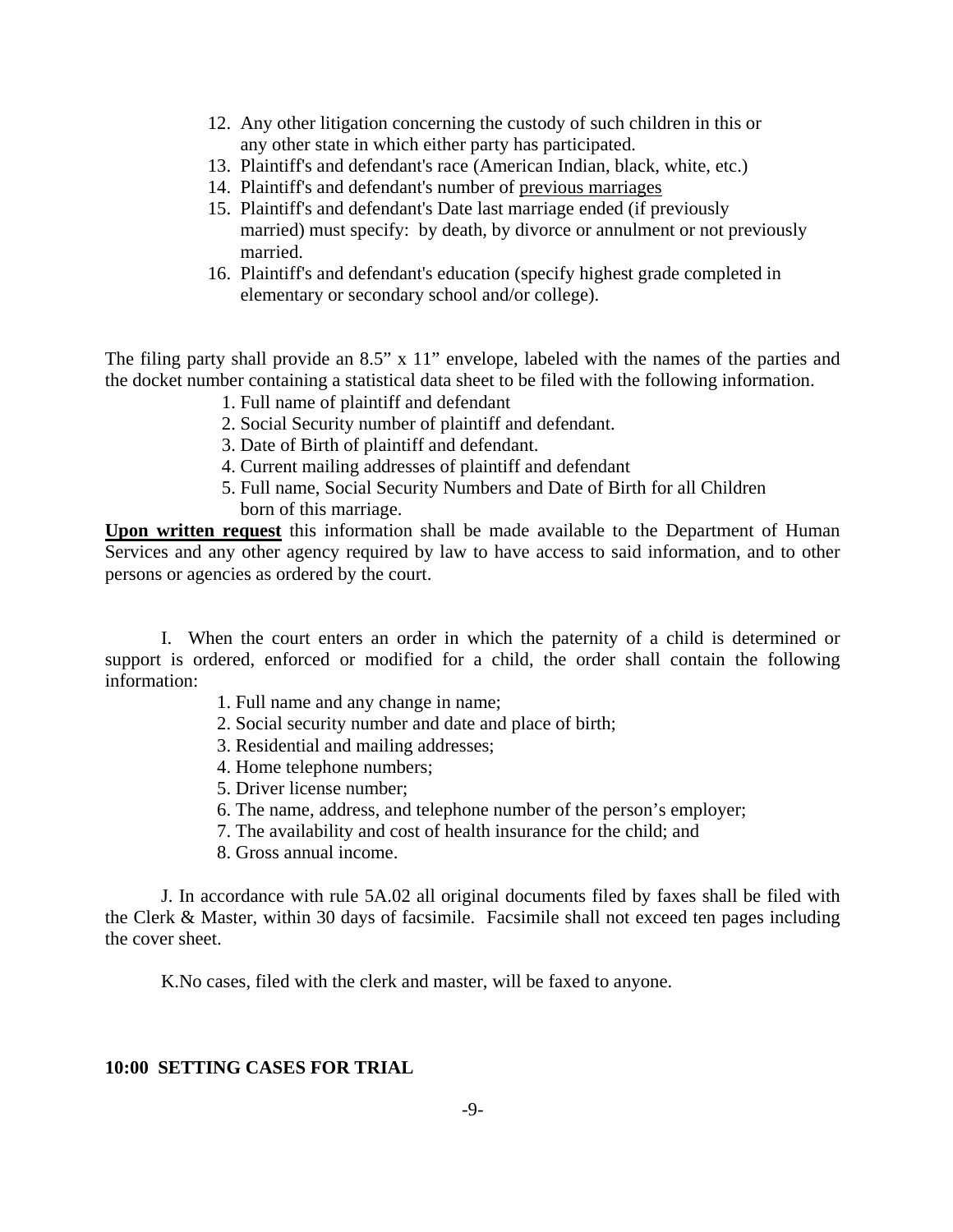Cases shall be set for trial in the following manner:

A. The Clerk and Master shall place the case on the calendar on the motion day 90 days from filing. These cases placed on motion day for status can only be continued by contacting the Clerk & Master of that court.

B. If the case is not disposed of at the first setting, the first setting will be treated as a pretrial conference and the matter will be set for trial by the Court

C. When a case is set by agreement at the first setting, all counsel are certifying they are available for trial and that the case in all respects will be ready for trial on the trial date.

D. When a party objects to having a case set because trial preparation is not complete, the Court may issue a scheduling order that will establish deadlines for completing trial preparation and set a trial date.

#### **11:00 CONTINUANCES**

A. Cases may be continued only by leave of the Court. Cases will not be continued except for good cause which shall be brought to the attention of the Court by written motion with affidavit five days in advance of trial and heard in open court with all counsel present. There shall be no ex parte communications.

B. When application for continuance is based upon the illness of a party or a material witness, said application must be accompanied by a written statement of a physician specifying the type of illness, whether the illness is of temporary or permanent nature and whether or not such person is able to appear in court.

C. When application is based upon the fact that a material witness cannot be found, an affidavit must be filed giving the name of the witness, what evidence is expected to be proved by such witness and what effort has been made to locate said witness.

D. It shall be the duty of the parties to cause subpoenas to be issued for their witnesses, with addresses, at least five (5) working days before the trial for witnesses within the county and seven (7) working days for out of county witnesses. The failure of a witness to attend the trial for whom a subpoena has not been so issued, in conformity with this rule, shall not be grounds for a continuance.

E. If a case is continued or settled, the attorney who had subpoenas issued for witnesses is responsible for notifying those witnesses not to appear. Failure to do so could result in costs being assessed against that party.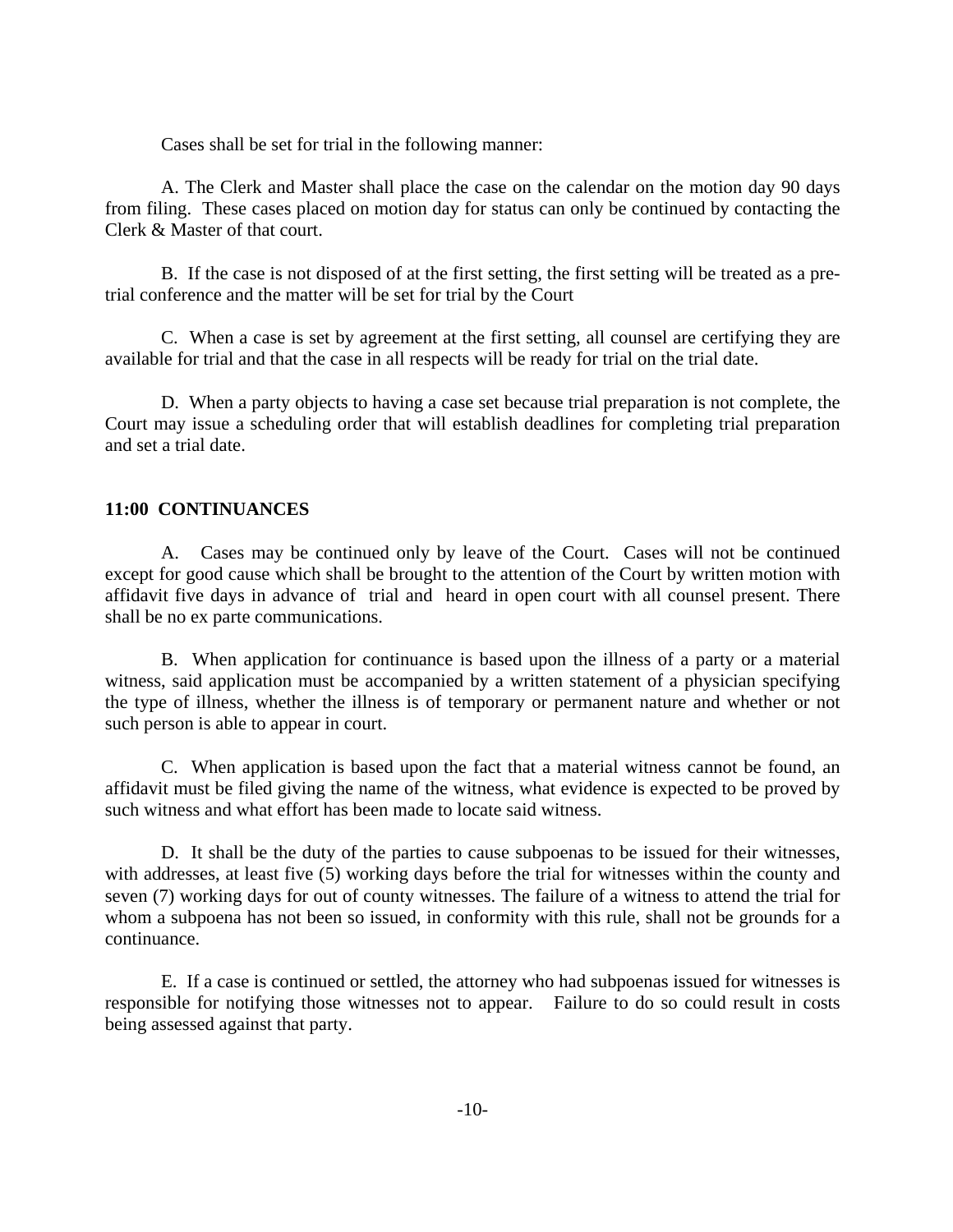F. When a case is set, failure to have completed discovery, unavailability of counsel on the trial date, inability to take deposition, or failure to have completed any other trial preparation will not be grounds for a continuance except for good cause shown.

G. All cases passed will be by written order, stating the reason for passing, at whose instance, and the date of reassignment.

H. In cases continued or passed for reassignment, the Court may award expenses and attorney's fees, including compensation to witnesses for lost income and/or travel expenses and court cost as the Court deems appropriate.

#### **12:00 JURY DEMAND**

A. In any civil case in which a jury is demanded, the words "JURY DEMAND" shall be typewritten in capital letters on the first page of the pleading above the space for the case number.

B. In all civil cases the parties may stipulate that the jury consist of any number of persons less than twelve. Unless otherwise expressly demanded and stipulated, the Court will consider a demand for jury to be a request for a twelve-person jury.

C. Counsel must immediately give notice of settlement to the calendar clerk. If a case scheduled for jury trial in Chancery Court is settled or voluntarily dismissed after 4:00 p. m. on the working day preceding the trial date, the Court may tax jury expenses to the parties as court cost.

#### **13:00 DISCOVERY**

A. Interrogatories, requests for production, depositions, or any other discovery material shall not be filed with the Clerk and Master unless and until it is to be used in court or considered by the Court for any purpose.

B. Upon motion of a party or upon its own motion, the Court may order that discovery be completed by a certain date.

C. Written interrogatories, including sub-questions, shall not exceed twenty-five questions in number without the express permission of the Court.

D. After each separate question and sub-question, a blank space shall be provided reasonably calculated to enable the answering party to have his answer typed in. The answering party shall verify his answers immediately following his answer to the last interrogatory.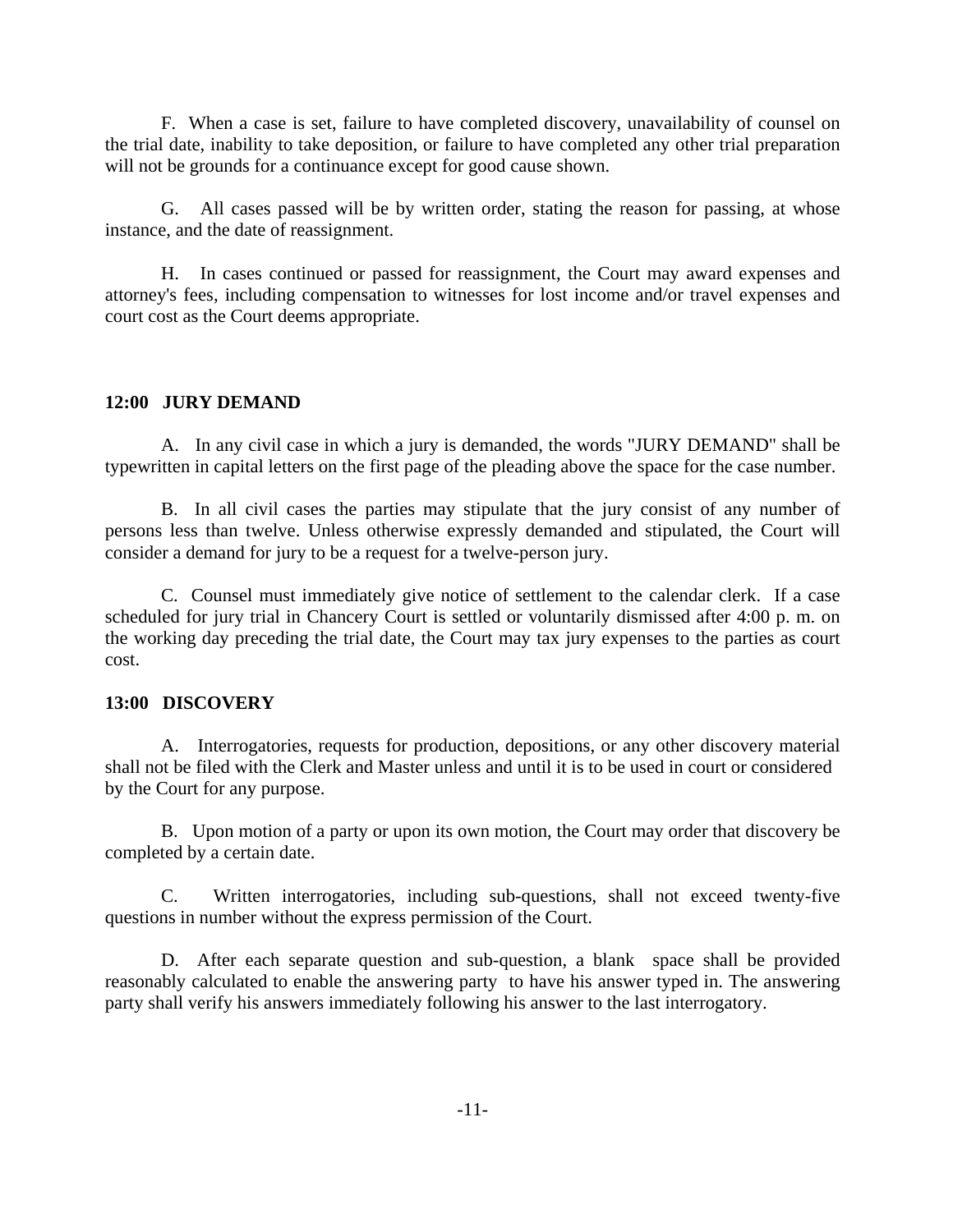E. The party to whom the interrogatories are directed shall answer or object to each interrogatory within the space so provided or use additional pages if necessary and shall serve the copy containing the original verification upon the party propounding the interrogatories.

F. Request for admissions and request for production made pursuant to Rule 34 and Rule 36, Tennessee Rules of Civil Procedure, shall be so arranged such that after each separate request a blank space shall be provided reasonably calculated to enable the responding party to have his response typed in, or the answers to requests may be done on separate pages, with corresponding numbers to requests typed and with a copy of the original requests attached to the answers.

G. Motions to compel discovery shall:

(1.) Either quote verbatim the interrogatory, request, or question and any objection or response thereto, or be accompanied by a copy of the interrogatory, request, or excerpt of the deposition which shows the question and objection or response;

(2.) State the reason supporting the motion;

(3.) Be accompanied by a certificate of moving party or counsel that after consultation between the parties they are unable to reach an accord, or movant has attempted unsuccessfully to initiate a conference with opposing counsel to resolve the discovery dispute.

H. Motions for protective orders filed pursuant to Rule 26.03, Tennessee Rules of Civil Procedure, and motion to quash subpoena be accompanied by an affidavit or other evidence showing the need for the order shall:

(1.) Be accompanied by a proposed protective order;

(2.) Contain the certificate required of movant.

I. Agreements to furnish exhibits made during the taking of depositions may be enforced by motion made pursuant to Rule 37, Tennessee Rules of Civil Procedure.

J. Whenever request for discovery is made, the party seeking discovery shall serve each party with a copy of the request. Such service shall be made if the discovery sought is directed to only one of multiple parties. Likewise, each response to a request for discovery shall be served on each party in the case.

K. As provided in Rule 29, Tennessee Rules of Civil Procedure, stipulations extending the time for responding to interrogatories to parties requests for production and requests for admissions may not be made without approval of the Court, absent consent of the counsel of record.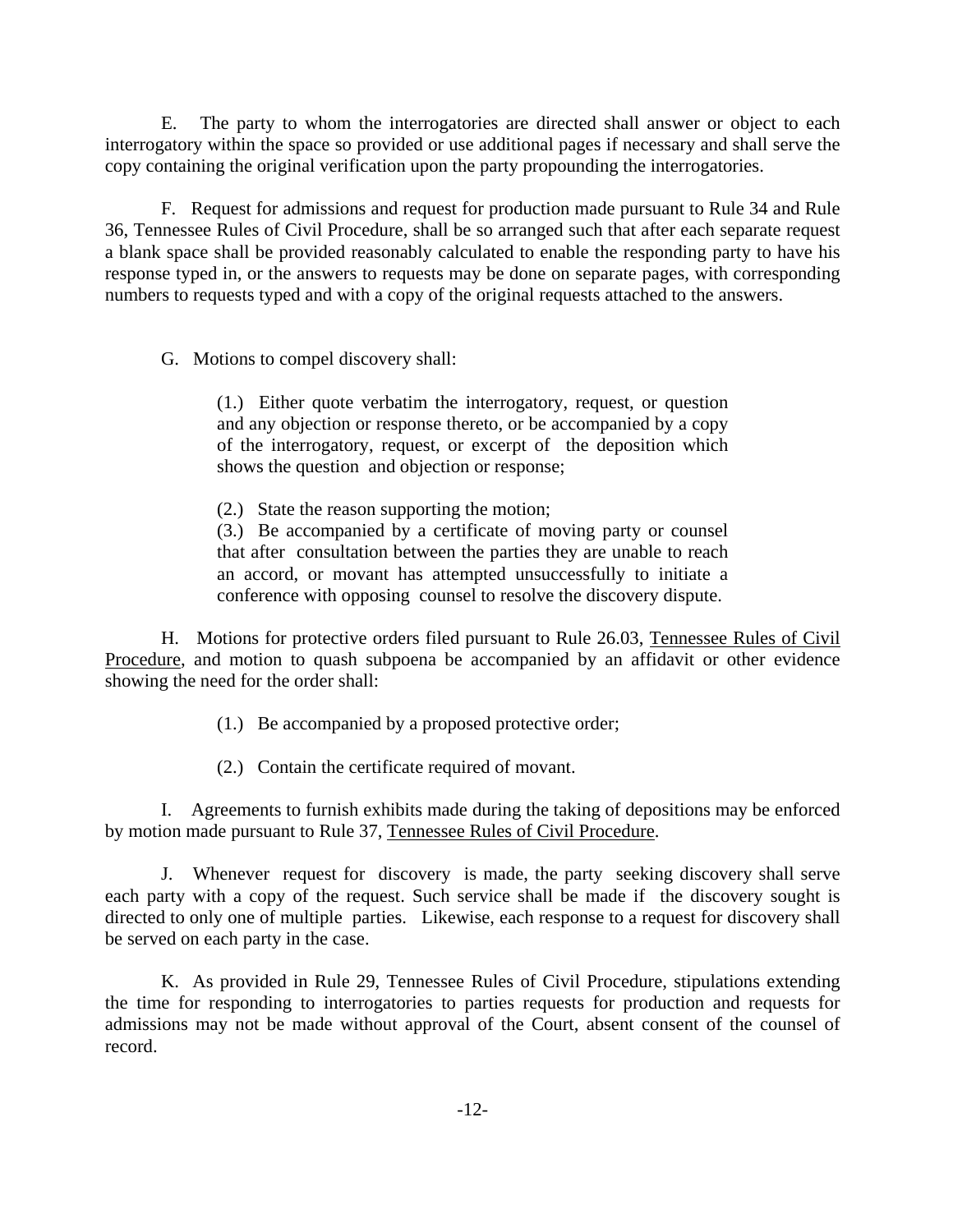M. To curtail undue delay, the Court will refuse to rule on any motions for discovery unless moving counsel shall first file with the Court, at the time of filing of the motion, a statement certifying that they have conferred with counsel for the opposing party in a good faith effort to resolve by agreement the issues raised and that counsel has not been able to do so. If counsel for any party advises the Court in writing that an opposing counsel has refused or delayed a discussion of the problems covered in this section, the Court may take such action as appropriate to avoid delay.

#### **14:00 MOTIONS**

A. All pretrial motions shall be in writing and must state specifically which Tennessee Rule of Civil Procedure, section of Tennessee Code Annotated or other authority is relied on for said motion. Motions to dismiss must be written **agreed** orders. Motions to continue a trial must be accompanied by a written **agreed** order containing **original** signatures of all council. Signing someone's name by permission **will not** be accepted. Agreed motions to continue a Status Hearing may be continued only by setting it for trial at least 5 working days before the status date hearing or direct permission from the Chancellor, 5 working days before the status date hearing , and must be followed up with a written agreed order.

B. Every motion or response which may require the resolution of an issue of law, or which legal authority is relied upon, shall be accompanied by a memorandum of law and facts in support thereof. Any motion, brief or memorandum of law that makes reference to a transcript or deposition shall state the specific page of the transcript. Whenever a memorandum cites an unreported Tennessee decision or a decision from a court of another state or federal jurisdiction, counsel shall attach to the memorandum a complete copy of the opinion, and counsel shall also furnish a copy of any such opinion to opposing counsel.

C. Responses to motions, including counter-affidavits, or any other matters, presented in opposition to motions, must be filed with the Clerk's office by the close of business on the Monday before the Friday on which the motion is to be heard.

D. Replies to responses, if any, must be filed with the Clerk's office by the close of business a minimum of two days before the motion is to be heard. The reply must also be served on all other parties no later than 5:00 p. m. a minimum of two days before the motion is to be heard.

E. Where special circumstances warrant, motions may be specially set at a time other than on the motion docket by agreement of all parties and approval of the Chancellor in writing.

F. Motions may also be set upon the Court's own motion by notice to counsel.

G. If any party does not appear at a scheduled hearing on a motion or any other matter scheduled to be heard on the motion docket, the Court may strike or adjudicate the motion.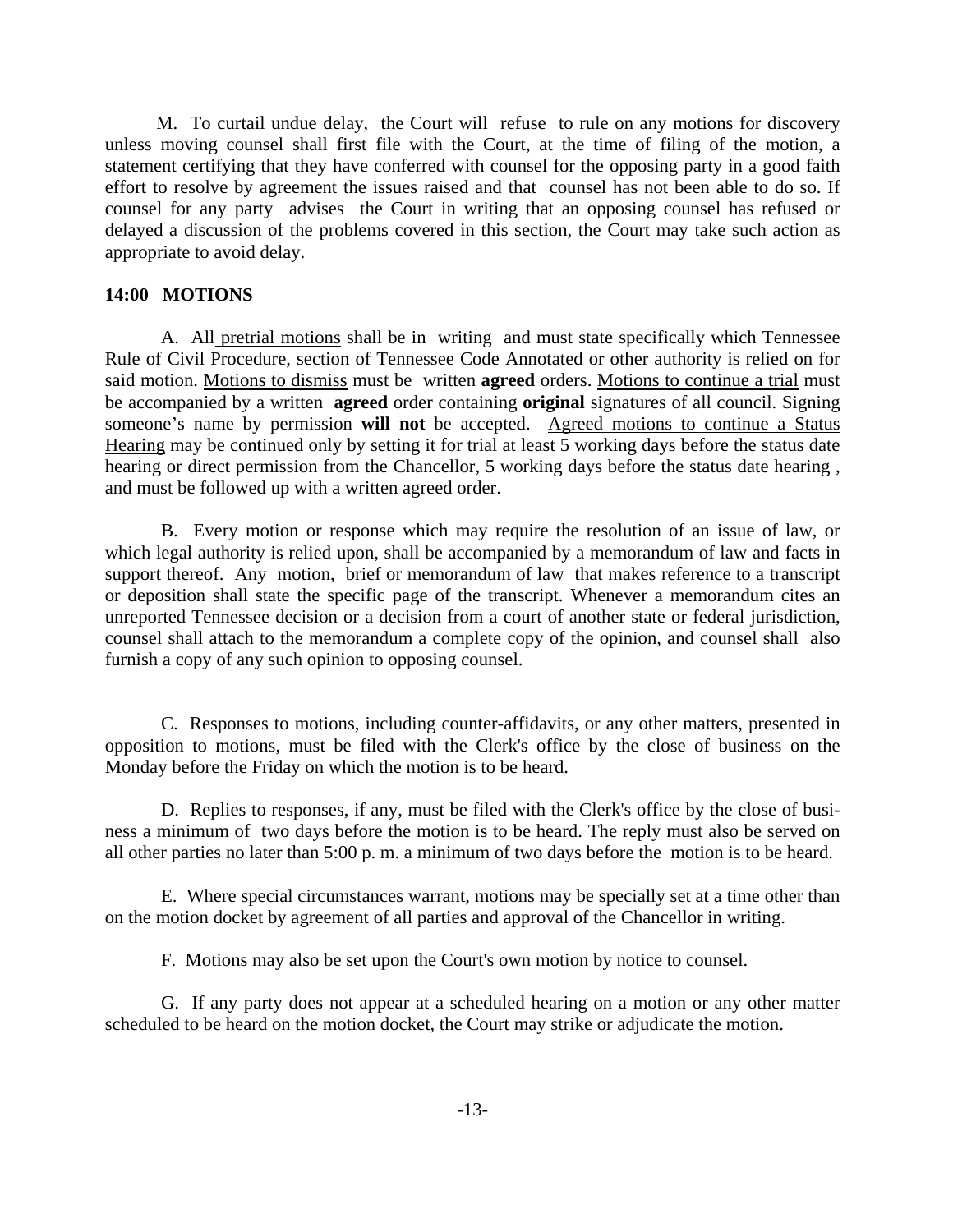H. If an agreed order is to be submitted disposing of a motion, counsel shall advise Clerk and Master of the assigned court prior to the hearing or may so announce at the hearing.

I. All anticipated objections to deposition testimony pursuant to Rule 32.02 of Tennessee Rules of Civil Procedure, must be made by written motion in limine filed at least five days before trial or the objection is waived with the (2) working days from the filing to file a written objection.

J. Counsel are encouraged to raise appropriate evidentiary objections by written motion in limine filed at least five (5) working days before trial.

K. For the purpose of this rule, personal service means delivery, mailing or transmission of a facsimile such that the document served is physically received by the specified date and time. In the event personal service is effected by facsimile, an original copy of the document shall follow by delivery or mail.

L. Petitions for writs of certiorari, injunctions or other extraordinary relief shall be presented to the Chancellor consistent with the Tennessee Rules of Civil Procedure.

M. Restraining orders shall be prepared by counsel in accordance with Rule 65.03 of Tennessee Rules of Civil Procedure prior to submitting the request for relief to the Chancellor. The restraining order, except in divorce cases, shall provide for the setting of a hearing for a temporary injunction and shall provide a place for the Court to set the amount of a bond, a date, time and location for such hearing.

N. Motions for default judgment shall be made orally in the courtroom and in domestic cases there shall be two (2) witnesses to corroborate the plaintiff's testimony for grounds that require such proof. Five days notice to the defendant of the hearing must be filed prior to same. Rule 55.01, Tennessee Rules of Civil Procedure, effective July 1, 2000.

O. All motions, petitions or process in an existing case must contain the parties and court docket number to be filed with the court.

P. Motions may be dismissed with a written/agreed order.

Q. Motions set for status review may be continued only by permission of the Chancellor. Motions, other than those set for status review, may be continued with an agreed order, specifying the new date and signed with original signatures.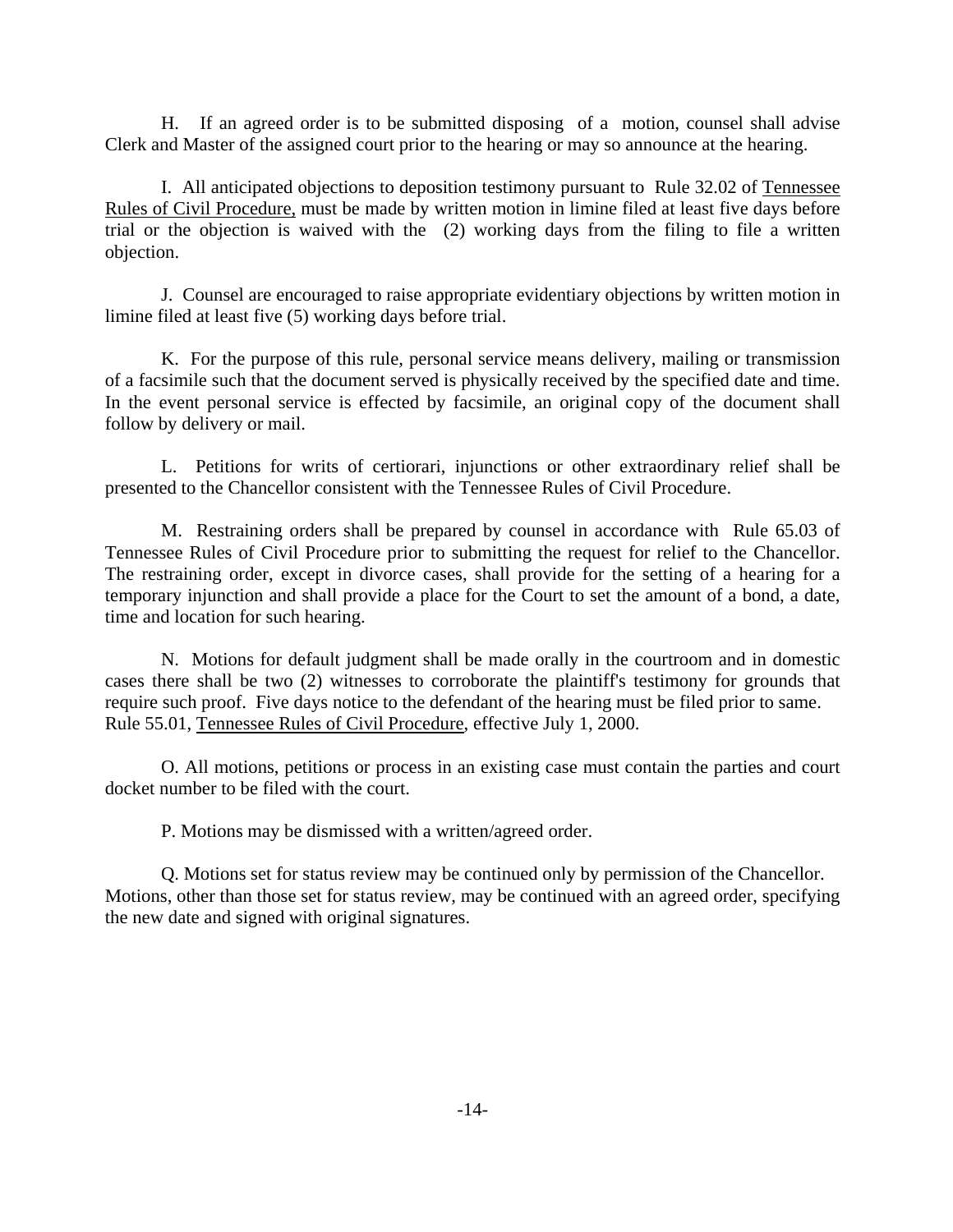#### **15:00 SUBPOENAS**

A. All subpoenas for witnesses shall be issued and signed by the Clerk and Master in triplicate. One copy shall be designated "witness copy" and it is to be left with the witness. One copy shall be designated "file copy' and retained in the file. The original shall be the "return copy."

B. When a subpoena is issued, the Clerk shall:

(1.) Place the copy of the subpoena in the file of the case;

(2.) Deliver the service copy and original to the Sheriff or other authorized person for service; and

(3.) When the original subpoena is returned, the Clerk may remove the file copy and discard it

#### **16:00 PRETRIAL CONFERENCE**

A. A pretrial conference shall be held for each case in which, in the determination of the Court, such conference would be beneficial.

B. Each party appearing in the action shall be represented at the pretrial conference by counsel who will conduct the trial, or by co-counsel with full knowledge of the case, and with the authority to bind such party by stipulation.

C. In the event of the failure of the party or parties to appear, pursuant to the pretrial order of the Court, an ex parte hearing shall be held and appropriate judgment rendered or dismissal ordered, unless continued for good cause shown, pursuant to request made at least fortyeight hours in advance.

D. Counsel shall produce at the hearing for identification, examination, and discussion, all exhibits which they intend to offer as evidence at the trial, including, but not limited to, documentary proof, photographs, x-rays, and books of account, to be marked and identified in advance as evidence in the case.

E.. Counsel shall obtain the names, addresses, and nature of testimony of witnesses to be called at the trial and, if requested, furnish names to opposing counsel at or prior to the pretrial conference.

F. Counsel shall discuss, in advance of pretrial conference, the facts, issues, documents, and exhibits involved in the case so that as many stipulations and agreements as possible may be made in advance between the parties.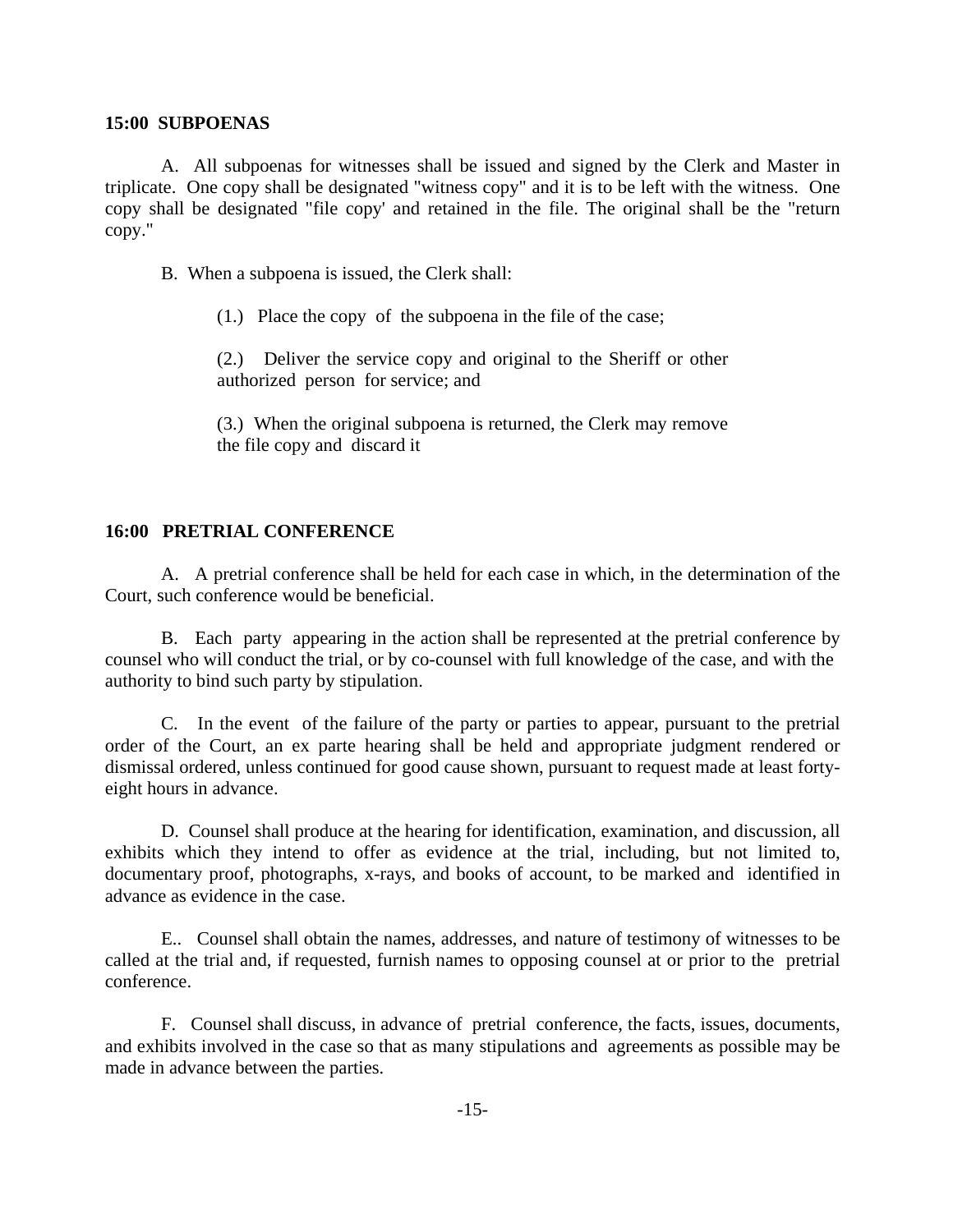#### **17:00 ORDERS**

A. Unless the Court directs otherwise, attorneys for prevailing parties will prepare orders for entry by the Court. All orders must be received by the Clerk and Master within fourteen days on which the ruling is made by the Court, in compliance with Rule 58 of the Tennessee Rules of Civil Procedure. If the order is not filed within the time limit, an Order Dismissing the Case for Failure To Prosecute shall be entered.

B. Orders containing only the signature of the attorney preparing the order will not be entered immediately but will be held by the Clerk for three (3) working days plus an additional three (3) days as set out in RCP 6.05. Said order must have attached affidavit where opposing counsel has been notified of the proposed order. When opposing counsel receives a copy of a proposed order, they shall immediately notify the Clerk and Master of the assigned court if there is any objection to the order. If the Clerk and Master receive no objection within the three-day period, the order will be submitted to the Chancellor. When there is a disagreement as to the terms of the order, the Clerk and Master will place the matter on the next motion day for the Court's consideration.

C. All orders granting default judgment on claims involving liquidated amounts shall be accompanied by a certificate as follows:

Default Judgment Certificate

- 1. No papers have been served on plaintiff''s counsel by the defendant.
- 2. Defendant(s) were served on  $\_\_\_\_\_\_\_\_\_\_\_\_\_\_\_\_\_\_\_$ .
- 3. The balance due is as follows:
	- a. Total amount of the obligation  $\$\$
	- b. Amount paid by defendant(s) to be deducted from the original obligation  $\quad \quad \text{\ssim}$ c. Amount of any interest requested  $\qquad \qquad \S$
	- d. Amount of attorney's fee requested  $\qquad \qquad \$\qquad \qquad$
	- e. Balance due is  $\sim$

4. If the balance due above is different from the amount sought in the default judgment, the reason is:

\_\_\_\_\_\_\_\_\_\_\_\_\_\_\_\_\_\_\_\_\_\_\_\_\_\_\_\_\_\_\_\_\_\_\_\_\_\_\_\_\_\_\_\_\_\_\_\_\_\_\_\_\_\_\_\_\_\_\_\_\_\_\_\_\_\_\_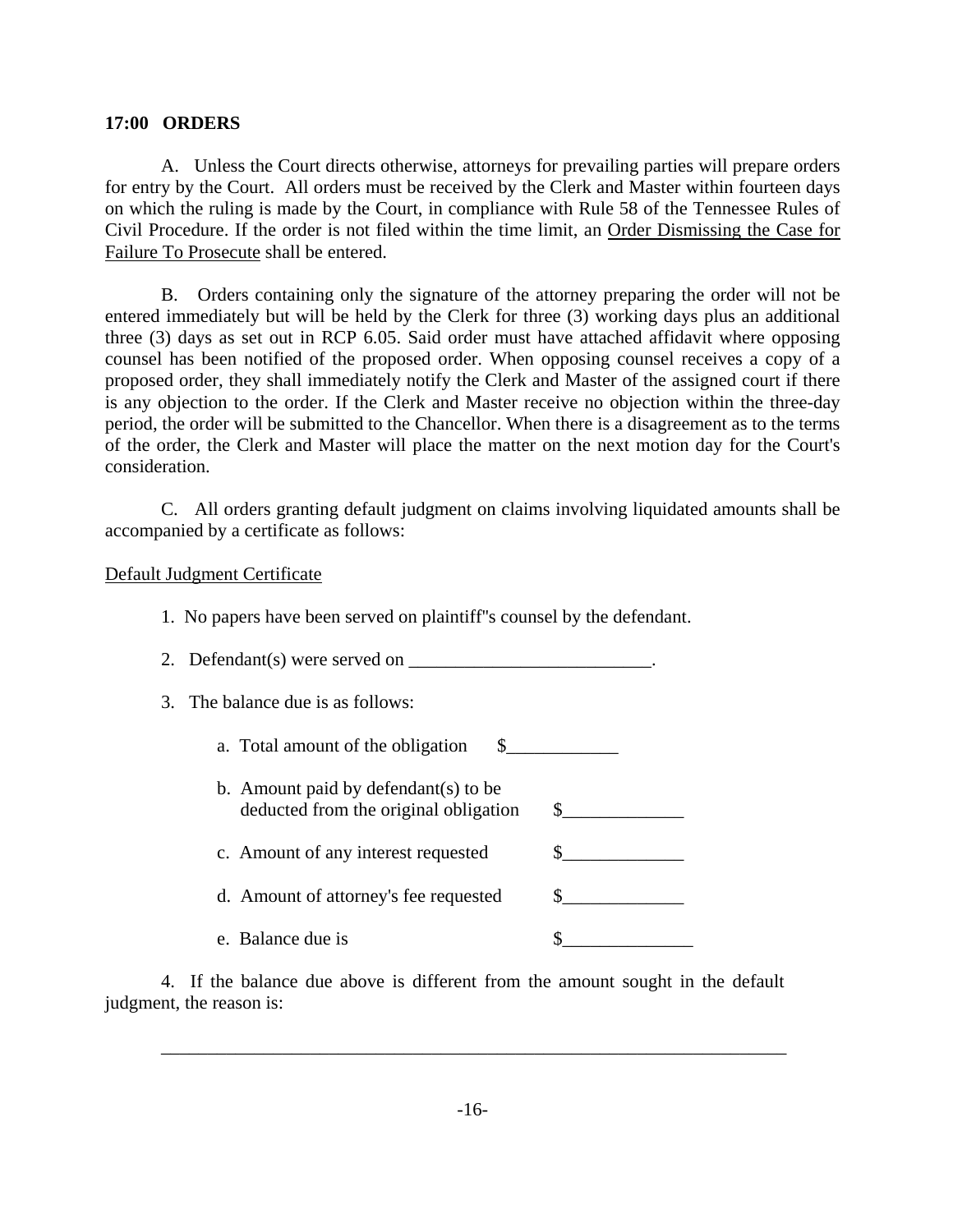5. If the basis of the claim is a promissory note, the original has been filed. If not, the reason is:

\_\_\_\_\_\_\_\_\_\_\_\_\_\_\_\_\_\_\_\_\_\_\_\_\_\_\_\_\_\_\_\_\_\_\_\_\_\_\_\_\_\_\_\_\_\_\_\_\_\_\_\_\_\_\_\_\_\_\_\_\_\_\_\_\_\_\_

\_\_\_\_\_\_\_\_\_\_\_\_\_\_\_\_\_\_\_\_\_\_\_\_\_\_\_\_\_\_\_\_\_\_\_\_\_\_\_\_\_\_\_\_\_\_\_\_\_\_\_\_\_\_\_\_\_\_\_\_\_\_\_\_\_\_\_

\_\_\_\_\_\_\_\_\_\_\_\_\_\_\_\_\_\_\_\_\_\_\_\_\_\_\_\_\_\_\_\_\_\_\_\_\_\_\_\_\_\_\_\_\_\_\_\_\_\_\_\_\_\_\_\_\_\_\_\_\_\_\_\_\_\_\_

D. Funds paid to the Clerk and Master by check on local banks will not be disbursed until ten (10) days after the Clerk receives the check. Funds paid to the Clerk and Master by checks drawn on out of town banks will not be disbursed until fourteen (14) working days after the Clerk and Master receives the check.

E. Orders for disbursing funds, other than agreed orders, must be final before the Clerk and Master will disburse the funds.

F. Upon receipt of payment in satisfaction of a judgment, whether through the Clerk and Master or otherwise, counsel will satisfy the docket by certifying receipt of the judgment or filing a notice of satisfaction of judgment.

G. In all contested divorce cases both parties shall file five (5) working days before the trial a STIPULATION AND STATEMENT as follows:

## IN THE CHANCERY COURT OF THE TWENTY-EIGHTH JUDICIAL DISTRICT OF TENNESSEE

VS No\_\_\_\_\_\_\_\_\_\_\_\_

STIPULATION AND STATEMENT

\_\_\_\_\_\_\_\_\_\_\_\_\_\_\_\_\_\_\_\_\_\_\_\_\_\_\_

\_\_\_\_\_\_\_\_\_\_\_\_\_\_\_\_\_\_\_\_\_\_\_\_\_\_\_

I. The contested issues in this cause include:

| custody of children  | payment of alimony        |
|----------------------|---------------------------|
| child support amount | division of retirements   |
| visitation           | payment of attorney's fee |
| payment of debts     | payment of court costs    |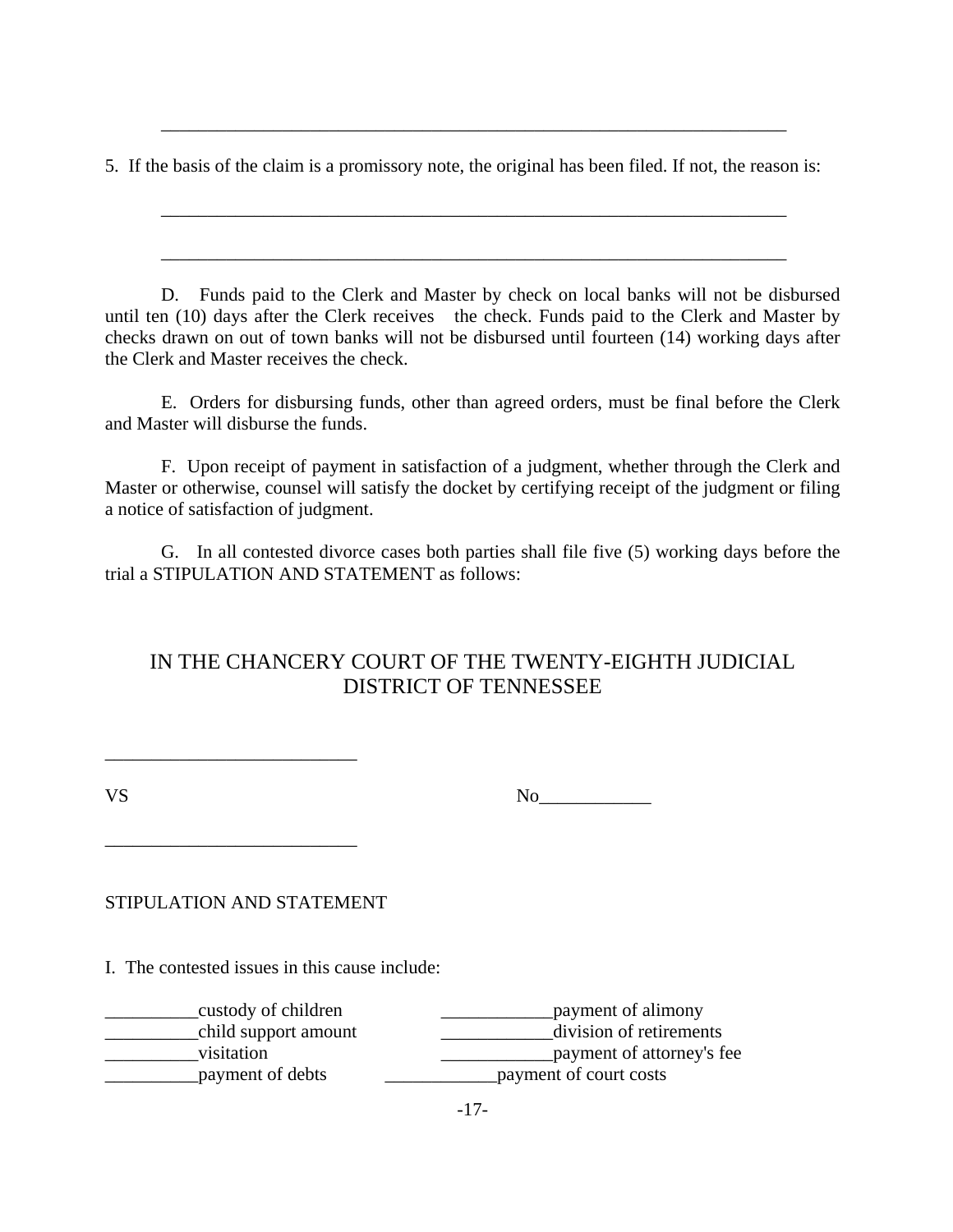division of property 

II. The Plaintiff expects to testify and expects to call the following persons who will testify as to the issue below:

| Name and Address of Witness                                                                                                                                                                                                                                                                                                                                                                                                                                                                                    | General Statement as to Testimony of Witness |
|----------------------------------------------------------------------------------------------------------------------------------------------------------------------------------------------------------------------------------------------------------------------------------------------------------------------------------------------------------------------------------------------------------------------------------------------------------------------------------------------------------------|----------------------------------------------|
| $1. \underline{\hspace{2cm} \phantom{2.5cm} \qquad \qquad }$                                                                                                                                                                                                                                                                                                                                                                                                                                                   |                                              |
|                                                                                                                                                                                                                                                                                                                                                                                                                                                                                                                |                                              |
| <u> 2002 - Johann John Stone, Amerikaansk politiker (d. 1888)</u>                                                                                                                                                                                                                                                                                                                                                                                                                                              |                                              |
| $2. \underline{\hspace{2cm}}$                                                                                                                                                                                                                                                                                                                                                                                                                                                                                  |                                              |
|                                                                                                                                                                                                                                                                                                                                                                                                                                                                                                                |                                              |
|                                                                                                                                                                                                                                                                                                                                                                                                                                                                                                                |                                              |
| $\begin{array}{c} 3. \qquad \qquad \text{---} \qquad \qquad \text{---} \qquad \qquad \text{---} \qquad \text{---} \qquad \text{---} \qquad \text{---} \qquad \text{---} \qquad \text{---} \qquad \text{---} \qquad \text{---} \qquad \text{---} \qquad \text{---} \qquad \text{---} \qquad \text{---} \qquad \text{---} \qquad \text{---} \qquad \text{---} \qquad \text{---} \qquad \text{---} \qquad \text{---} \qquad \text{---} \qquad \text{---} \qquad \text{---} \qquad \text{---} \qquad \text{---} \$ |                                              |
| the control of the control of the control of the control of the control of the control of                                                                                                                                                                                                                                                                                                                                                                                                                      |                                              |
| 4.<br><u> 1980 - Johann Stein, marwolaethau a bhann an t-Amhain an t-Amhain an t-Amhain an t-Amhain an t-Amhain an t-A</u>                                                                                                                                                                                                                                                                                                                                                                                     |                                              |
|                                                                                                                                                                                                                                                                                                                                                                                                                                                                                                                |                                              |

The Defendant expects to testify and expects to call the following persons who will testify as to the issue stated below:

| Name and Address of Witness         | General Statement as to Testimony of Witness |  |  |
|-------------------------------------|----------------------------------------------|--|--|
|                                     |                                              |  |  |
|                                     |                                              |  |  |
|                                     |                                              |  |  |
| 2. $\qquad \qquad$                  |                                              |  |  |
|                                     |                                              |  |  |
|                                     |                                              |  |  |
| $\begin{array}{c}\n3.\n\end{array}$ |                                              |  |  |
|                                     |                                              |  |  |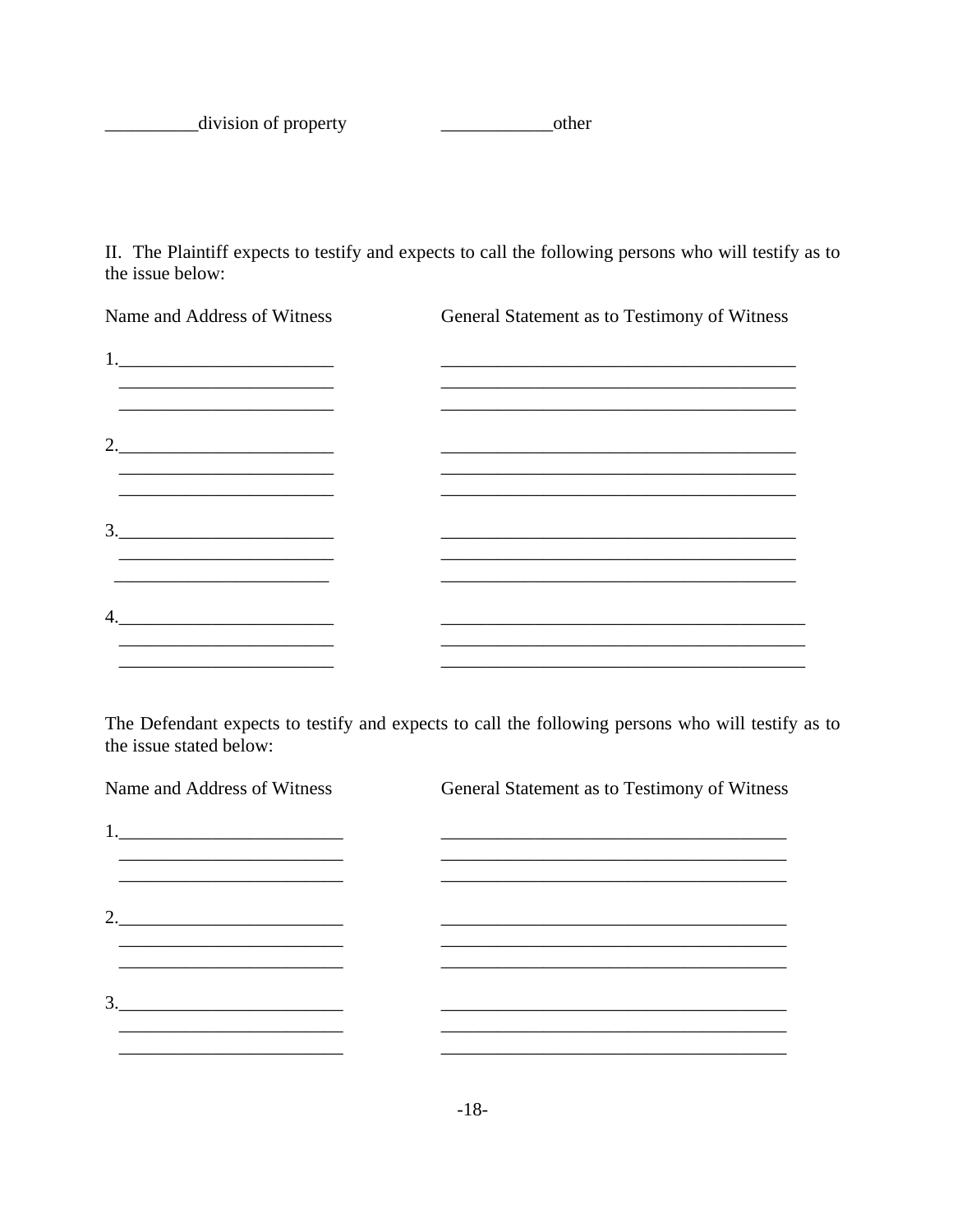III Marital Assets/Personalty (property conceded to husband or wife);

 $\begin{picture}(20,10) \put(0,0){\vector(1,0){100}} \put(15,0){\vector(1,0){100}} \put(15,0){\vector(1,0){100}} \put(15,0){\vector(1,0){100}} \put(15,0){\vector(1,0){100}} \put(15,0){\vector(1,0){100}} \put(15,0){\vector(1,0){100}} \put(15,0){\vector(1,0){100}} \put(15,0){\vector(1,0){100}} \put(15,0){\vector(1,0){100}} \put(15,0){\vector(1,0){100}} \$ 

| Description | Value                                           | Conceded<br>To Husband                                                              | Conceded<br>To Wife |
|-------------|-------------------------------------------------|-------------------------------------------------------------------------------------|---------------------|
|             |                                                 |                                                                                     |                     |
|             |                                                 |                                                                                     |                     |
|             |                                                 |                                                                                     |                     |
|             |                                                 |                                                                                     |                     |
|             |                                                 |                                                                                     |                     |
|             | IV. Marital Property (disputed as to division): |                                                                                     |                     |
| Description |                                                 | Value                                                                               |                     |
|             |                                                 |                                                                                     |                     |
|             |                                                 |                                                                                     |                     |
|             |                                                 | Property Disputed as to whether marital or separate (and in dispute as to division) |                     |
| Description |                                                 | Value                                                                               |                     |
|             |                                                 |                                                                                     |                     |
|             |                                                 |                                                                                     |                     |
|             |                                                 |                                                                                     |                     |

<u> 1980 - Jan Alexandro Alexandro Alexandro Alexandro Alexandro Alexandro Alexandro Alexandro Alexandro Alexandro </u>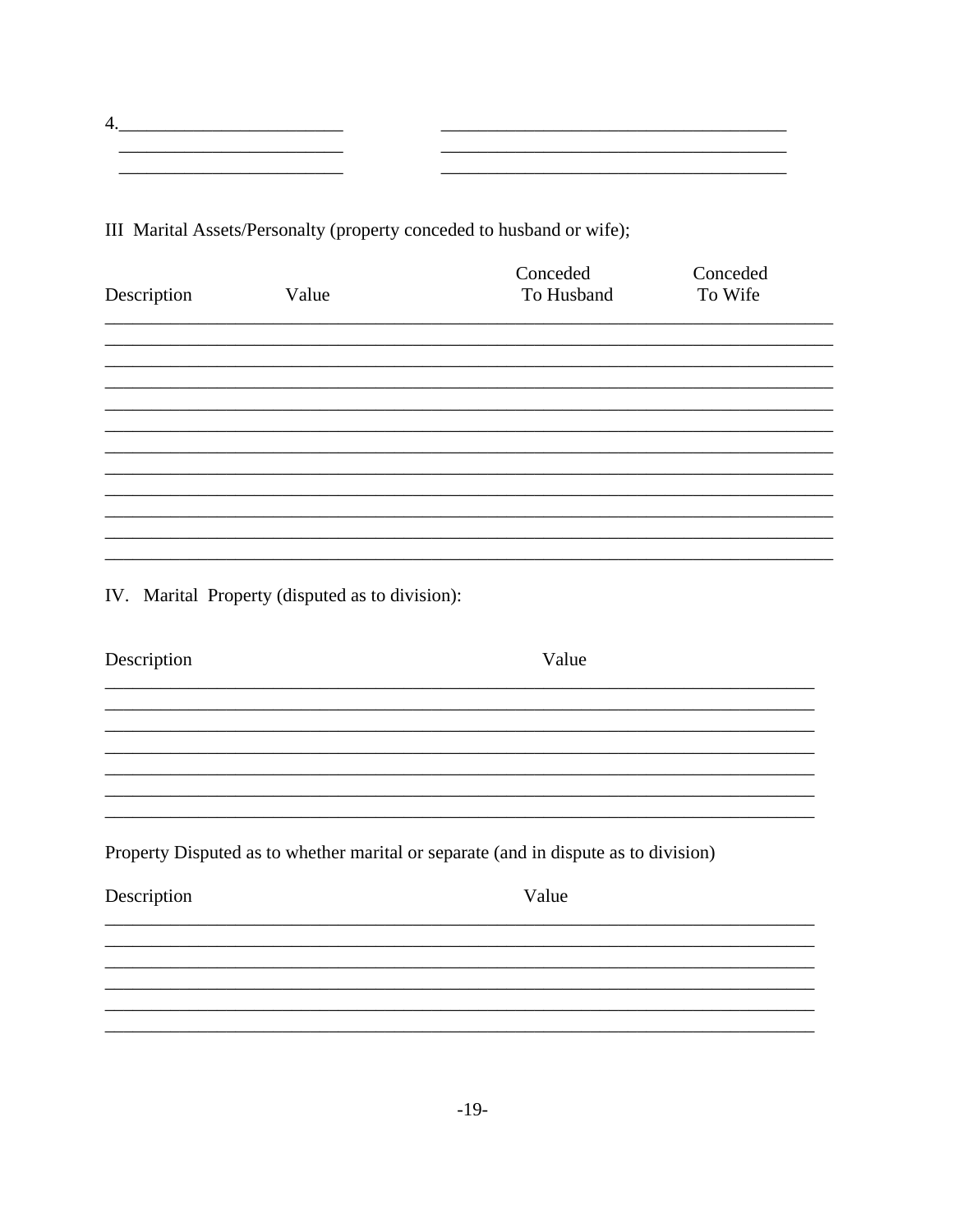# V. Separate Property (stipulated)

| Description               | Value                              | Husband's | Wife's                |
|---------------------------|------------------------------------|-----------|-----------------------|
|                           |                                    |           |                       |
|                           |                                    |           |                       |
|                           |                                    |           |                       |
|                           |                                    |           |                       |
|                           |                                    |           |                       |
|                           |                                    |           |                       |
|                           |                                    |           |                       |
|                           |                                    |           |                       |
| <b>VI Marital Debts:</b>  |                                    |           |                       |
| Monthly<br>Accepted       | Accepted                           |           |                       |
| Description               | Payment Balance by Husband by Wife |           | Disputed              |
|                           |                                    |           |                       |
|                           |                                    |           |                       |
|                           |                                    |           |                       |
|                           |                                    |           |                       |
|                           |                                    |           |                       |
| VII Separate Liabilities: |                                    |           |                       |
|                           |                                    | Accepted  | Accepted              |
| Description of Liability  | Monthly Payment                    | Balance   | By Husband<br>By Wife |
|                           |                                    |           |                       |
|                           |                                    |           |                       |
|                           |                                    |           |                       |
|                           |                                    |           |                       |
|                           |                                    |           |                       |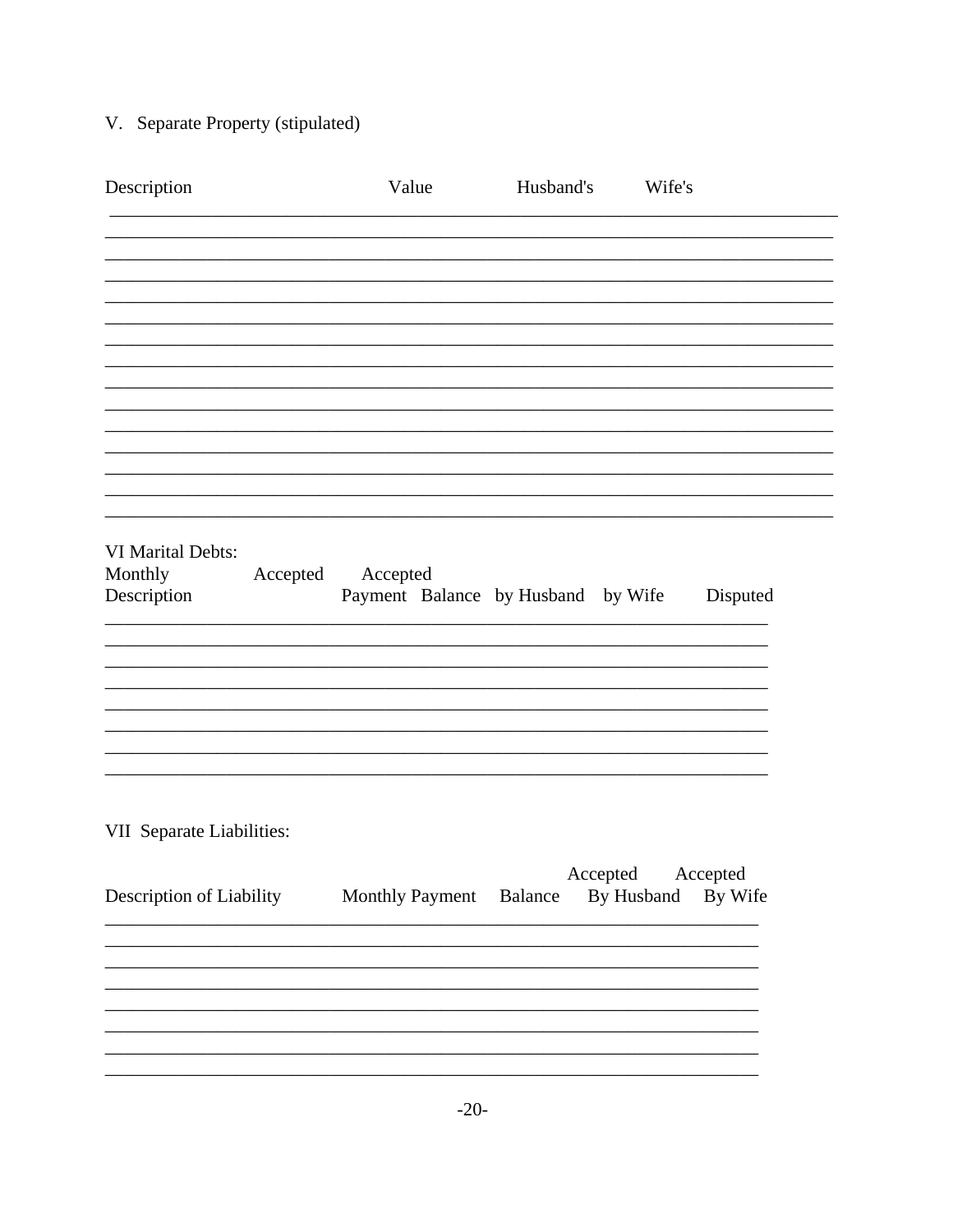VIII Monthly Gross Income

Husband's Weekly child support under guidelines

Wife's Weekly child support under guidelines

Signature of party\_\_\_\_\_\_\_\_\_\_\_\_\_\_\_\_\_\_\_\_\_\_ Signature of Attorney\_\_\_\_\_\_\_\_\_\_\_\_\_\_\_\_\_\_\_

H. If any party request copies of a signed order or court record, they must provide two originals for signature and send a **stamped self-addressed** envelop for mailing.

\_\_\_\_\_\_\_\_\_\_\_\_\_\_\_\_\_\_\_\_\_\_\_\_\_\_\_\_\_\_\_\_\_\_\_\_\_\_\_\_\_\_\_\_\_\_\_\_\_\_\_\_\_\_\_\_\_\_\_\_\_\_\_\_\_\_\_\_\_\_ \_\_\_\_\_\_\_\_\_\_\_\_\_\_\_\_\_\_\_\_\_\_\_\_\_\_\_\_\_\_\_\_\_\_\_\_\_\_\_\_\_\_\_\_\_\_\_\_\_\_\_\_\_\_\_\_\_\_\_\_\_\_\_\_\_\_\_\_\_\_ \_\_\_\_\_\_\_\_\_\_\_\_\_\_\_\_\_\_\_\_\_\_\_\_\_\_\_\_\_\_\_\_\_\_\_\_\_\_\_\_\_\_\_\_\_\_\_\_\_\_\_\_\_\_\_\_\_\_\_\_\_\_\_\_\_\_\_\_\_\_

#### **18:00 WORKMEN'S COMPENSATION**

A. In all worker's compensation cases copies of all medical testimony taken by deposition and intended for submission as evidence in chief will be forwarded directly to the Chancellor no later than five (5)working days prior to the trial date, simultaneously opposing counsel must be notified of this by mail, fax or by phone to allow the opposing council to file a written objection under Rule 14:00 J.

B. In all worker's compensation cases the following memorandum shall be filed. That portion of this form designated for completion by the plaintiff will be filled in and forwarded by counsel for the plaintiff to counsel for the defendant no later than ten (10) working days prior to the trial date. Counsel for the defendant shall fill in that information designated for completion by the defendant **and forward it directly to the Chancellor no less than five (5) working days prior to the trial date.**

C. A benefit review conference shall be accomplished prior to any trial.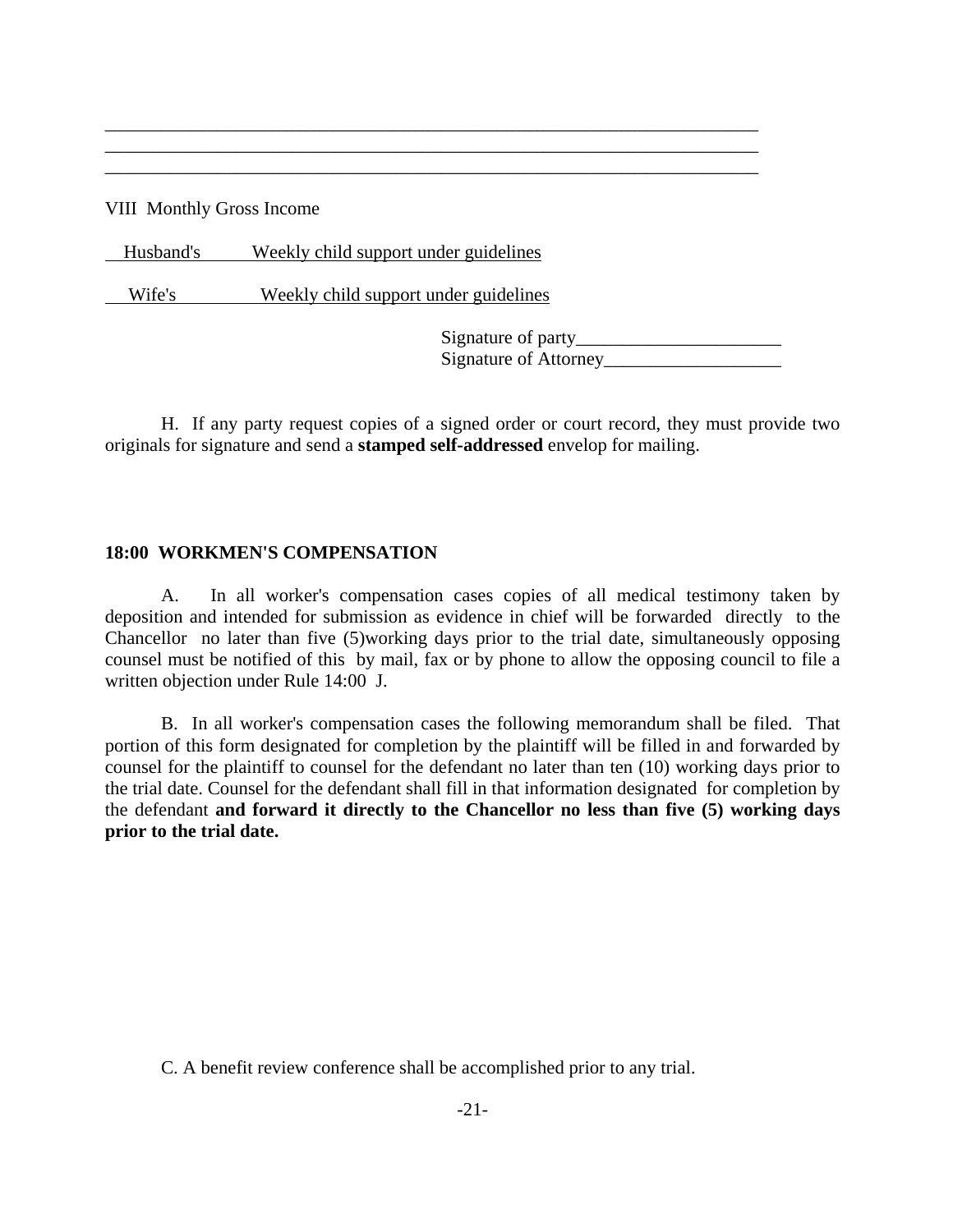### PRETRIAL MEMORANDUM FOR WORKER'S COMPENSATION CASES

| County:________________________________Civil Action No._________________________ |                                                                                                                                                                                                                                                                                       |    |  |  |
|----------------------------------------------------------------------------------|---------------------------------------------------------------------------------------------------------------------------------------------------------------------------------------------------------------------------------------------------------------------------------------|----|--|--|
|                                                                                  |                                                                                                                                                                                                                                                                                       |    |  |  |
| Defendant's Attorney:                                                            |                                                                                                                                                                                                                                                                                       |    |  |  |
| I. BACKGROUND INFORMATION:                                                       |                                                                                                                                                                                                                                                                                       |    |  |  |
|                                                                                  |                                                                                                                                                                                                                                                                                       |    |  |  |
|                                                                                  |                                                                                                                                                                                                                                                                                       |    |  |  |
| Nature of injury:<br><u>Nature of injury:</u>                                    |                                                                                                                                                                                                                                                                                       |    |  |  |
|                                                                                  |                                                                                                                                                                                                                                                                                       |    |  |  |
|                                                                                  |                                                                                                                                                                                                                                                                                       |    |  |  |
|                                                                                  |                                                                                                                                                                                                                                                                                       |    |  |  |
|                                                                                  |                                                                                                                                                                                                                                                                                       |    |  |  |
| II. GENERAL INFORMATION:                                                         |                                                                                                                                                                                                                                                                                       |    |  |  |
| (to be completed by plaintiff)<br>(to be stipulated by defendant)                |                                                                                                                                                                                                                                                                                       |    |  |  |
|                                                                                  | stipulated not stipulated                                                                                                                                                                                                                                                             |    |  |  |
| 1. Date of injury:                                                               | $Yes$ and $Yes$ and $Yes$ and $Yes$ and $Yes$ and $Yes$ and $Yes$ and $Yes$ and $Yes$ and $Yes$ and $Yes$ and $Yes$ and $Yes$ and $Yes$ and $Yes$ and $Yes$ and $Yes$ and $Yes$ and $Yes$ and $Yes$ and $Yes$ and $Yes$ and $Yes$ and $Yes$ and $Yes$ and $Yes$ and $Yes$ and $Yes$ a |    |  |  |
| 2. New law applicable?                                                           | $Yes$ and $Yes$ and $Yes$ and $Yes$ and $Yes$ and $Yes$ and $Yes$ and $Yes$ and $Yes$ and $Yes$ and $Yes$ and $Yes$ and $Yes$ and $Yes$ and $Yes$ and $Yes$ and $Yes$ and $Yes$ and $Yes$ and $Yes$ and $Yes$ and $Yes$ and $Yes$ and $Yes$ and $Yes$ and $Yes$ and $Yes$ and $Yes$ a | No |  |  |
| 3. Date notice given employer:                                                   |                                                                                                                                                                                                                                                                                       | No |  |  |
| 4. Average weekly wage: \$                                                       |                                                                                                                                                                                                                                                                                       |    |  |  |

-22-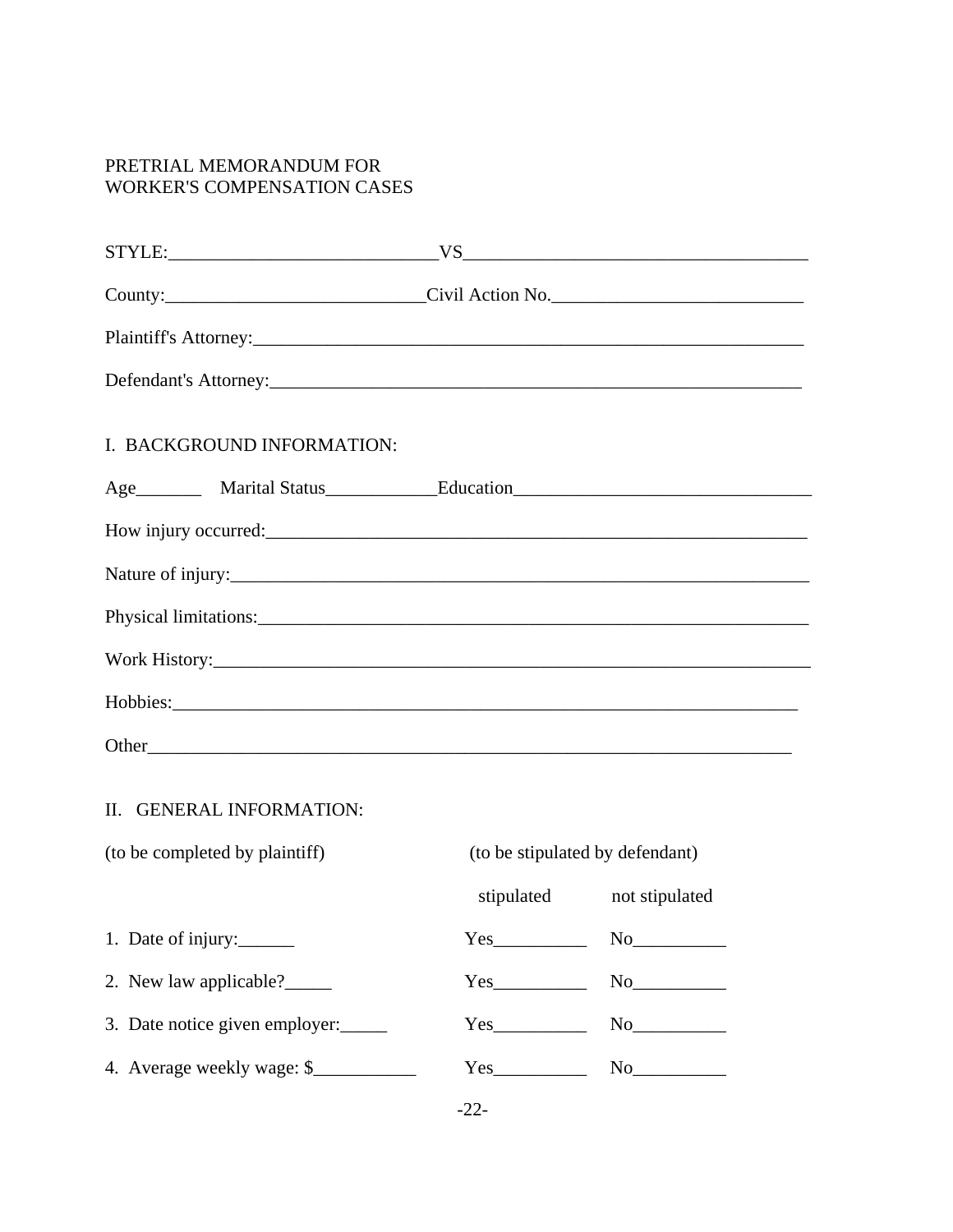| 5. Rate of recovery: $\frac{1}{2}$                         | $Yes$ No $No$ |               |  |  |
|------------------------------------------------------------|---------------|---------------|--|--|
|                                                            |               |               |  |  |
| 7. Dates temporary total unpaid: Ves                       |               |               |  |  |
| 8. Date of maximum recovery or return Yes                  |               |               |  |  |
|                                                            |               |               |  |  |
|                                                            |               |               |  |  |
| III. MEDICAL EXPENSES (unpaid and disputed only)           |               | <b>AMOUNT</b> |  |  |
| 1.                                                         |               | \$            |  |  |
| 2.                                                         |               | \$            |  |  |
| 3.<br>4.                                                   |               | \$<br>\$      |  |  |
| 5.                                                         |               | \$            |  |  |
| 6.                                                         |               | \$            |  |  |
| 7                                                          |               | \$            |  |  |
| IV. FACTUAL ISSUES: (completed by plaintiff and defendant) |               |               |  |  |
| 1.                                                         |               |               |  |  |
| 2.                                                         |               |               |  |  |
| 3.                                                         |               |               |  |  |
| 4.                                                         |               |               |  |  |
| 5.                                                         |               |               |  |  |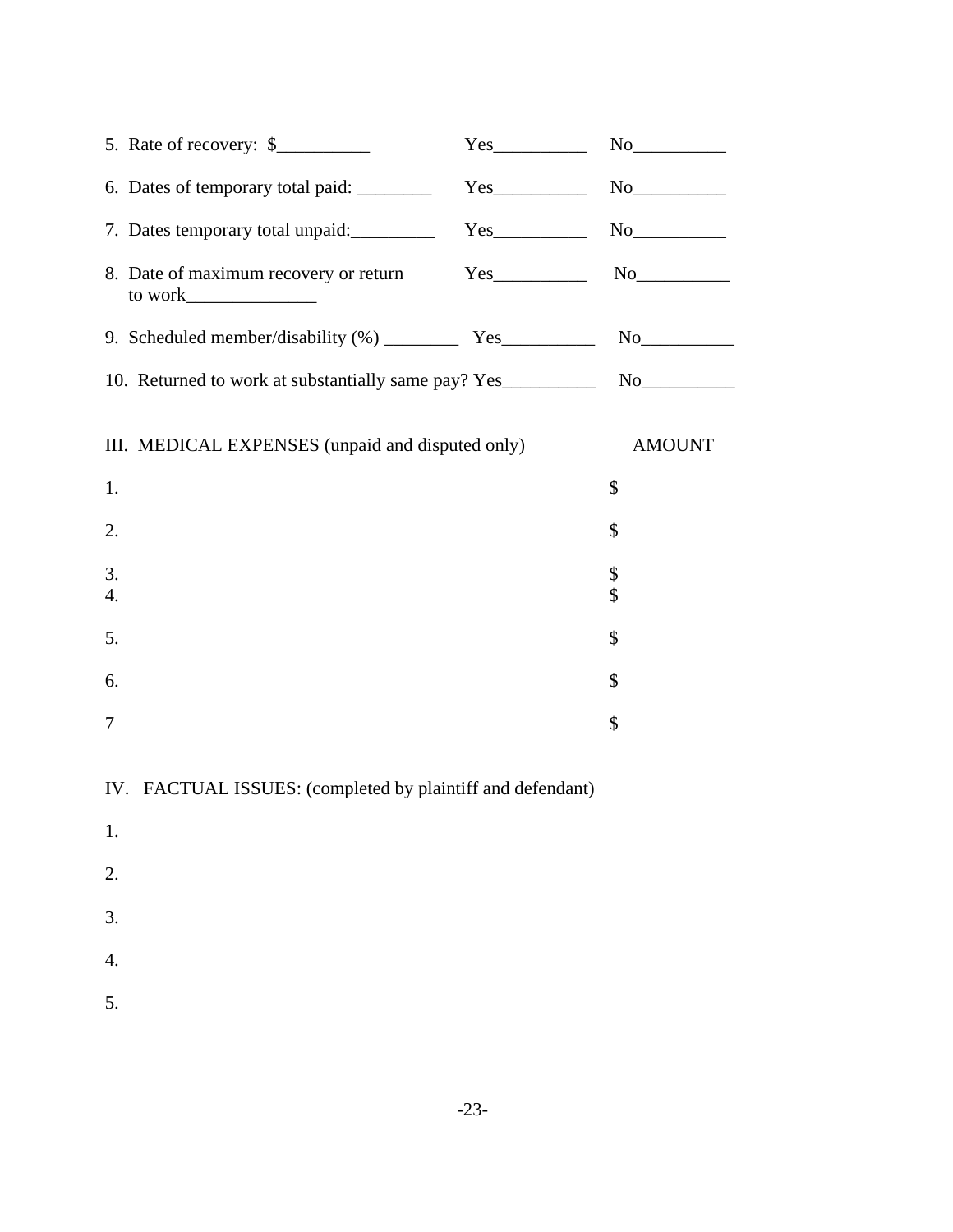### V. LEGAL ISSUES: (completed by plaintiff and defendant)

- 1. Proposition of law and citation (submitted by \_\_\_\_\_\_\_\_\_\_\_\_\_)
- 2. Proposition of law and citation (submitted by \_\_\_\_\_\_\_\_\_\_\_\_\_\_)
- 3. Proposition of law and citation (submitted by \_\_\_\_\_\_\_\_\_\_\_\_\_\_\_)

(Include signature of party and attorney)

NOTE : BRIEFS MAY ALSO BE SUBMITTED AT THE OPTION OF THE PARTIES.

#### **19:00 ESTATE**

A. If surviving spouse applies for an elective share, not less than ten (10)working days written notice shall be given to the personal representative of the estate, the attorney of record, and all interested parties that the spouse will appear at a certain time in open court to signify that the spouse elects to take elective share and, if desired, to have elective share set aside.

B. The personal representative or attorney for the estate shall be present at the hearing, unless the personal representative and all interested parties consent, in writing, for the elective share election to be entered of record.

C. Ten (10) working days written notice shall be given to the personal representative, the attorney of record, and all interested parties of the time that a petition to set aside a year's support will be presented, and the personal representative or the attorney for the estate shall be present at such hearing.

D. An estate of a deceased person may be closed upon the sworn petition of the personal representative and order in lieu of a final settlement if:

(1.) The estate is solvent;

(2.) The time for filing claims with the Clerk and Master has expired;

(3.) Written notice has been given to all known and reasonably ascertainable creditors;

(4) The personal representative has complied with Tennessee Code Annotated 30-2-301 requiring a copy of will to be furnished to beneficiaries;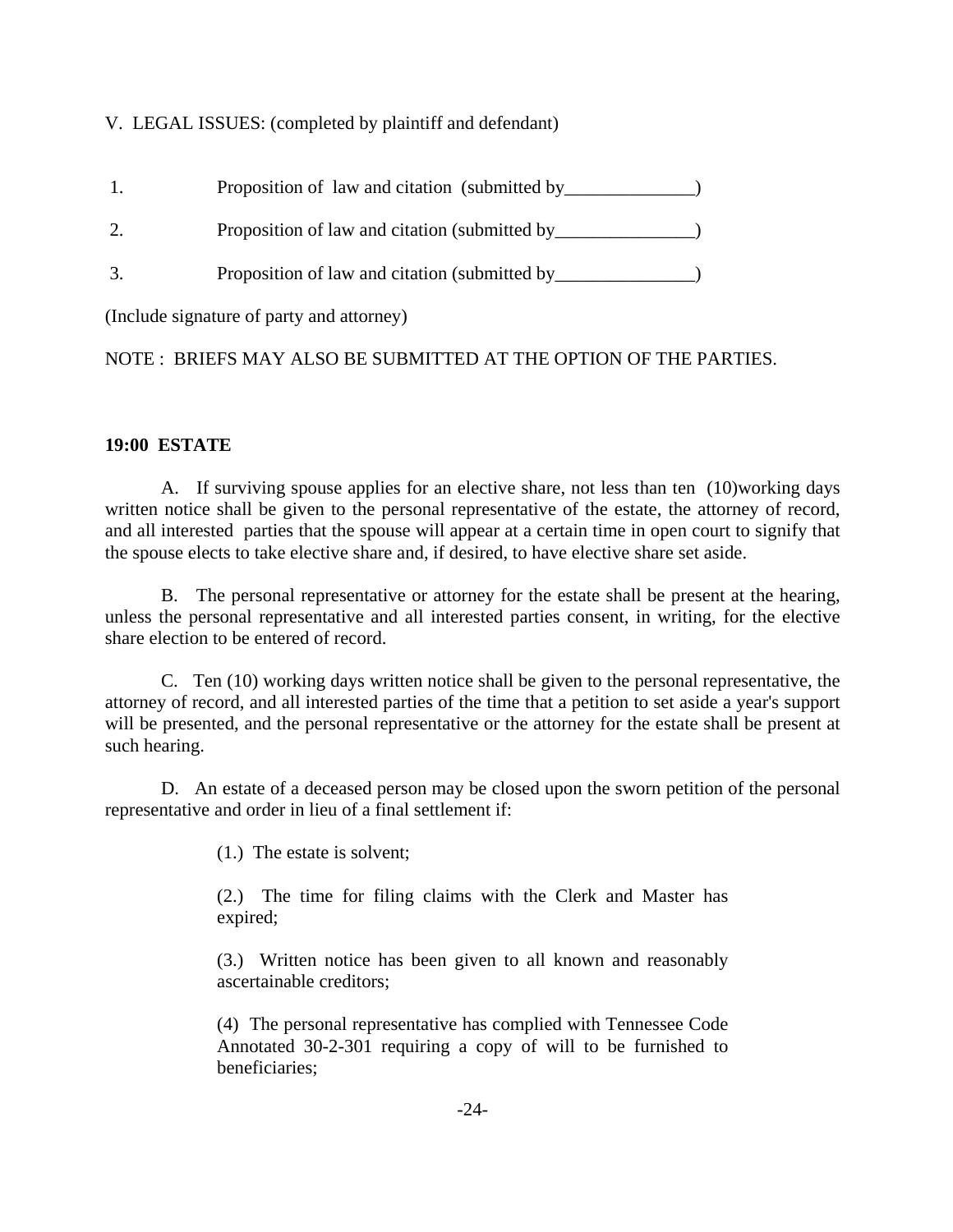(5) No residuary beneficiary is under disability or the guardian or conservator waives an accounting for a person under disability;

(6) Where a trust is created in a will the trustee of such trust may waive final settlement if the receipt of the trustee incorporated in detail the assets that constitute the trust estate;

 (7) Written evidence of satisfaction and release of all claims filed is attached to the petition or filed in the Clerk and Master's office;

(8.) Every residuary beneficiary has received his or her full share of the estate, and has either joined in the petition or signed a receipt in which the final settlement is waived;

(9) A certificate from the Tennessee Commissioner of Revenue showing full payment of estate taxes, or non-taxability of the estate is attached to the petition.

(10) No estate can be closed without Tenn Care release (TCA 71-5-116C(2)).

E. A guardianship of a minor may be closed on sworn petition signed by both the guardian and the ward and an order in lieu of a final settlement provided the petition shall contain:

> (1) A statement that the minor has attained the age of eighteen years;

> (2) A statement that all assets have been delivered to the ward; and

(3) A statement of the ward that a final settlement is expressly waived.

F. A guardianship or conservatorship of a person under mental disability may be closed upon the sworn petition of the guardian or conservator in lieu of a final settlement:

(1) Upon final judicial restoration of competency on evidence;

(2) Delivery of all assets to the ward; and

(3) The attachment of a sworn receipt in full from the ward in which the ward waives notice of and the filing of a final settlement.

G. Upon the death of a person under guardianship or conservatorship a final settlement must be filed.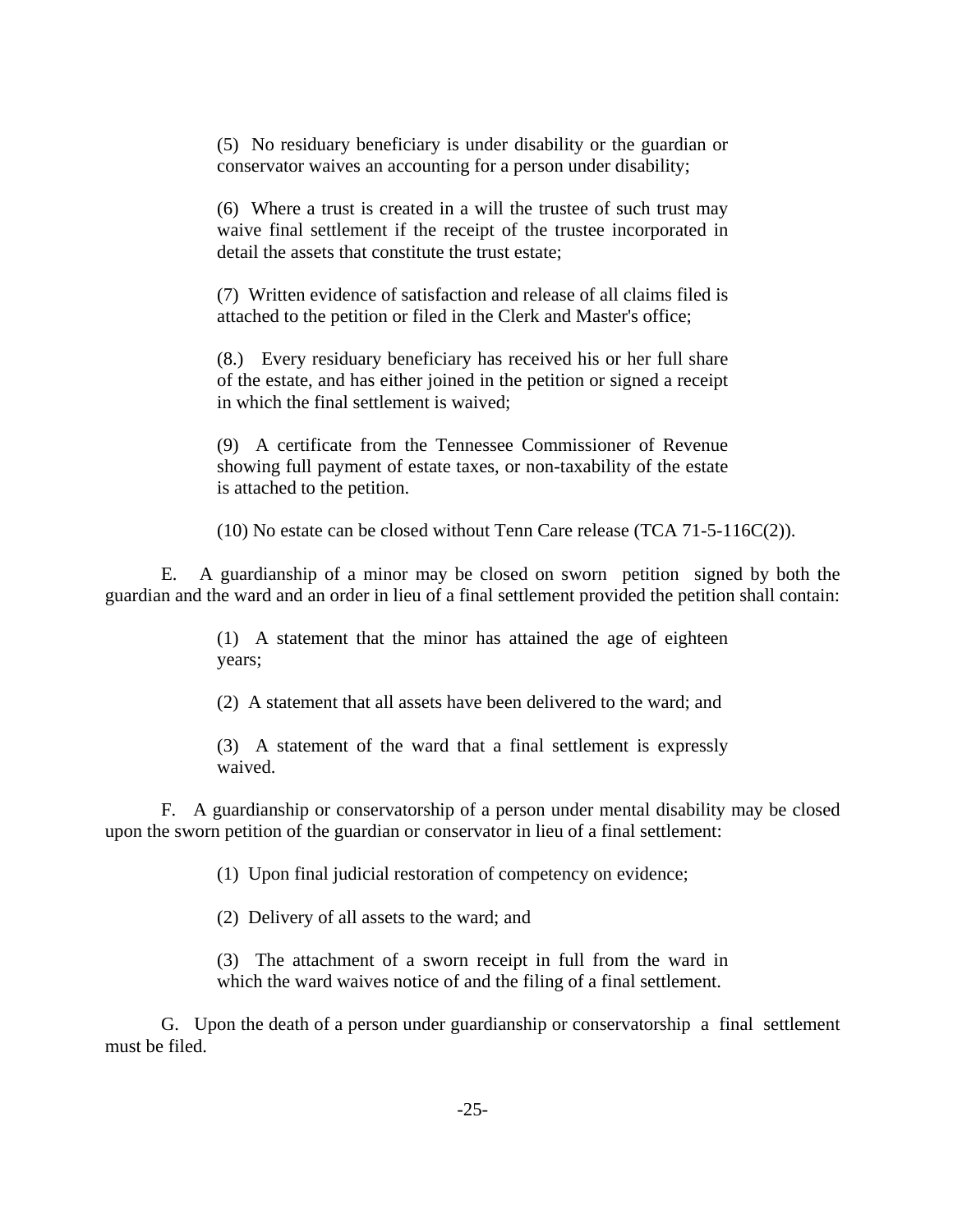H. The Court will set the fees of personal representatives and attorneys of decedent's estate upon written sworn petition filed by the personal representative.

The personal representative may be allowed all necessary expenses in the care, management and preservation of the estate, and may be allowed compensation, as hereinafter provided, for services rendered, unless the decedent, by will, makes other provisions for compensation of the personal representative, and unless the personal representative renounces or disclaims any and all interest in the compensation specified in the will by filing a written instrument.

 The Court will set the fees of attorneys for the estates when no fee is provided for in the will. In determining compensation to an attorney, the Court will consider the amount and character of the services rendered, complexity of the estate, time and trouble involved, character and importance of any litigation, amount of money or value of property involved, professional skill and experience called for, and character and standing of the attorney.

In setting all fees the Court may consider: any extraordinary services, such as sales or mortgages of real or personal property, will contest or other such litigation; lengthy, contested or litigated claims against the estate; tax returns or audits by any federal or state agencies; the managing or selling of the decedent's business; or special services as may be necessary for the personal representative to prosecute, defend or perform.

The Court, in fixing the fees or compensation to personal representatives when no compensation is provided by will, shall consider the following guidelines based on the value of the gross estate, including real estate to the extent services are rendered in connection with the real estate, plus any income earned during the administration of the estate.

|             | Value of Estate | Percentage as Fees |
|-------------|-----------------|--------------------|
| First       | \$20,000        | 5%                 |
| <b>Next</b> | \$80,000        | 4%                 |
| <b>Next</b> | \$150,000       | 3%                 |
| <b>Next</b> | \$500,000       | 2%                 |
| Over        | \$750,000       | 1%                 |

If there are two or more personal representatives applying for compensation, the Court shall apportion such compensation pursuant to any agreement; otherwise, it shall be according to the services actually rendered by each.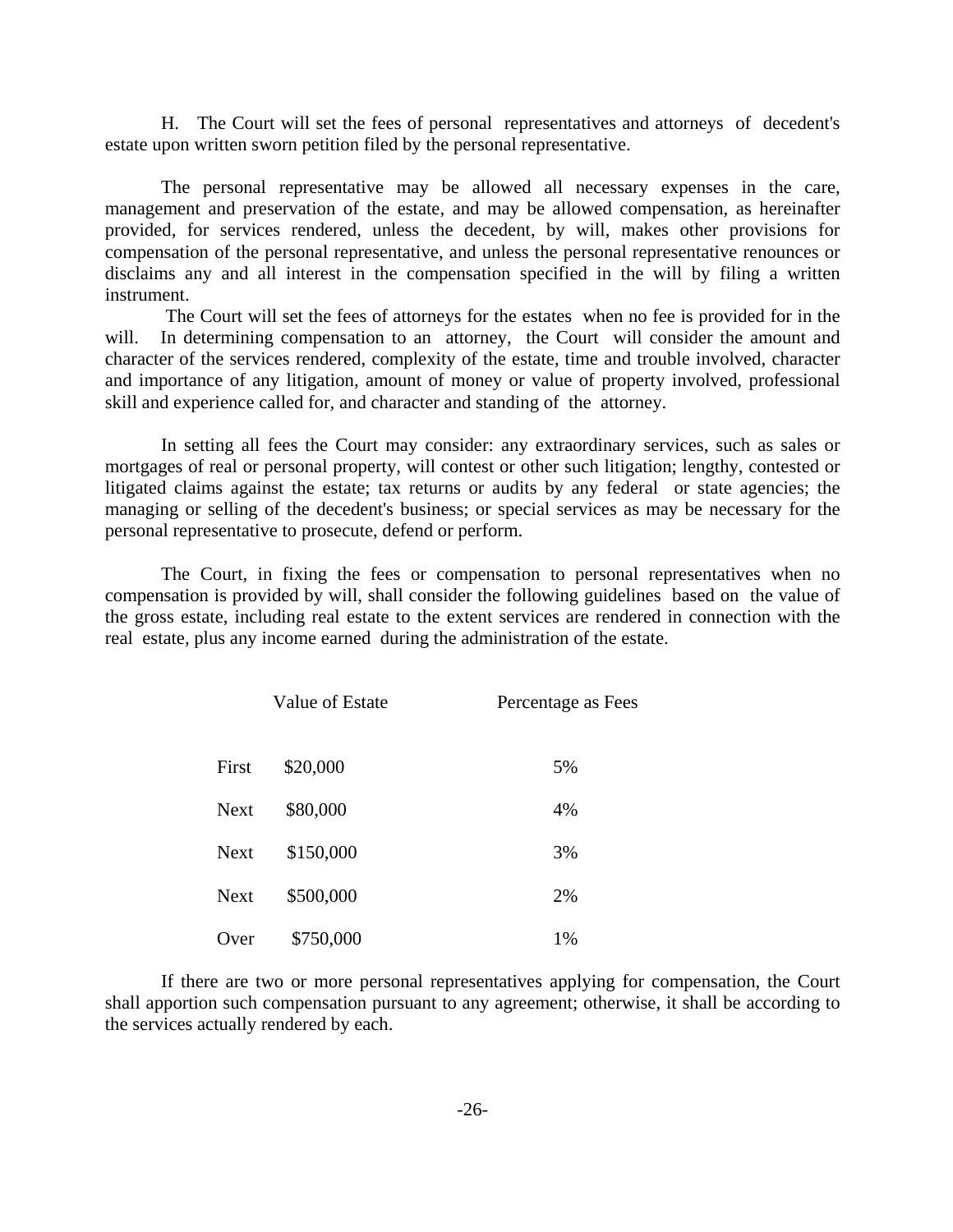Where the attorney also serves as personal representative only one fee shall be allowed, and the Court in fixing same shall take into consideration all services rendered.

In lieu of the fee of the attorney for an estate being set on a percentage basis, the Court may consider a fee based on an itemized, hourly basis using as a guideline the rate of \$75.00 per hour to \$150.00 per hour.

No fees or compensation in excess of \$1,000.00 to accountants or other professionals, such as appraisers, will be allowed by the Court unless a petition setting forth the facts and requesting approval is filed and approved by the Court.

All interested parties shall be given ten (10) working days written notice of the date and time of hearing and a copy of the petition filed by the personal representative for fees or compensation to personal representatives, attorneys accountants, or other professionals.

The petition shall contain the following:

- (1.) Description of the assets of the estate;
- (2.) The value of the gross estate;
- (3.) The value of the probate estate;
- (4.) The amount of income earned by the estate;
- (5.) The amount of compensation requested by the personal representatives attorneys, accountants, or other professionals;
- (6.) A statement that all interested parties have been notified;

I. Estates filed for probate shall be placed on the docket for hearing nine (9) months from the date of filing for closing the estate or status conference.

#### **20:00 REQUESTS FOR SPECIAL INSTRUCTIONS, SPECIAL VERDICTS AND FINDINGS OF FACT AND CONCLUSIONS OF LAW**

A. When counsel submits special requests pursuant to Rule 51, Tennessee Rules of Civil Procedure, copies will be furnished to adversary counsel and to the Court before the trial. When a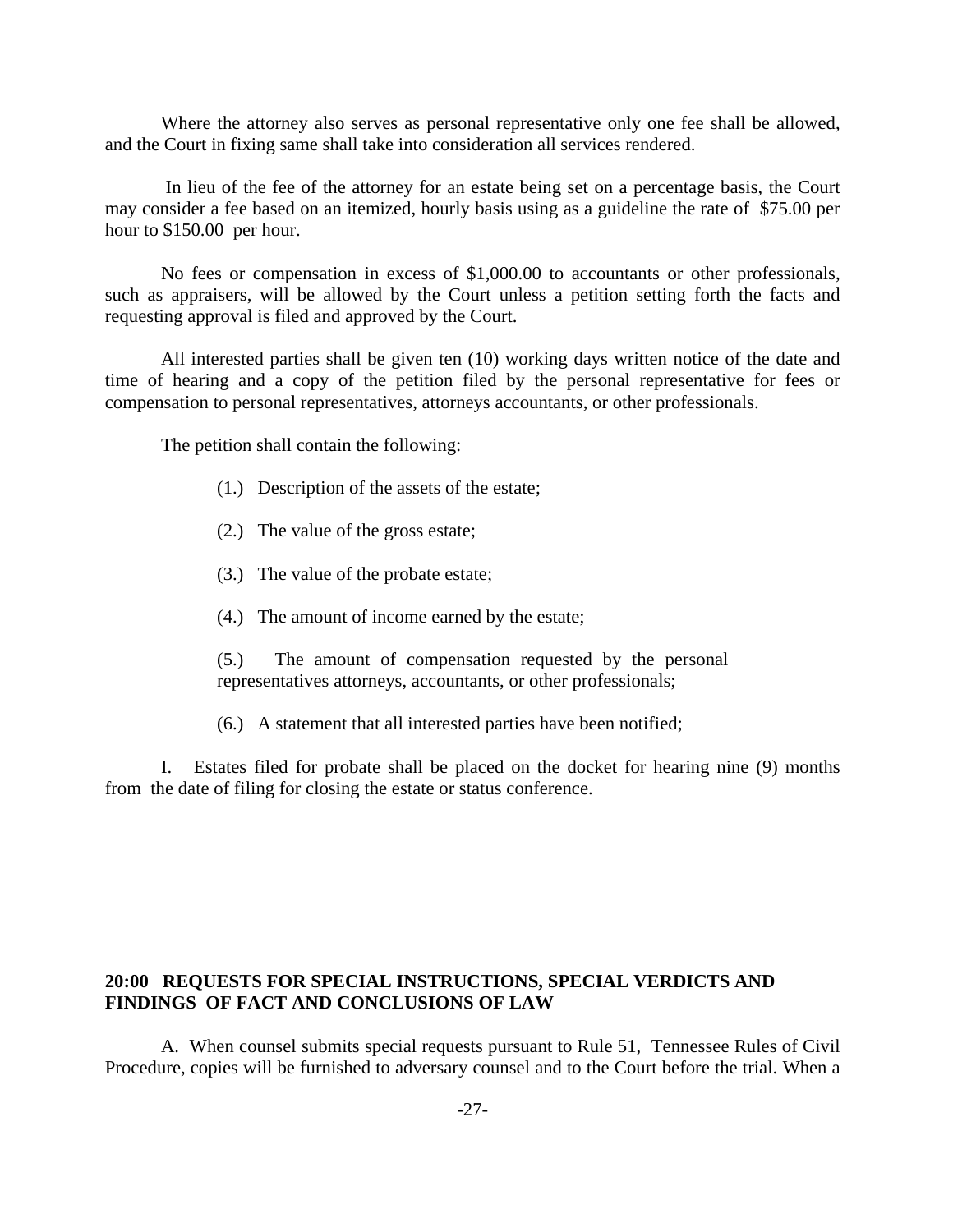request for an instruction is made and the request is for a Tennessee Pattern Jury Instruction verbatim, the request shall be made by reference to Tennessee Pattern Jury Instructions (Civil) No:-----------. If the request is for a modification of an existing instruction, the request shall identify instruction to be modified by number and identify the deletion or addition. When a request for an instruction is made and there is no instruction on the subject in the Tennessee Pattern Jury Instructions, this fact must be stated in the request.

B. Requests for special verdicts or written interrogatories made pursuant to Rule 49, Tennessee Rules of Civil Procedure, must be made before commencement of the trial and must be accompanied by proposed verdict forms, written interrogatories, and proposed instructions which will be given to the jury along with the special verdict forms or interrogatories. The Court shall inform counsel of its proposed action on the requests prior to their arguments to the jury.

C. Requests for written findings of facts and conclusions of law must be made before commencement of trial. Prior to entry of judgment, attorneys shall submit proposed findings of fact and conclusions of law. The Court may decline to make written findings and conclusions if findings and conclusions have been stated from the bench into the record.

#### **21:00 TIME STANDARDS**

A. All cases must be concluded or set for trial within twelve (12) months from date of filing unless the Court has directed a longer period for specific cases. These time standards will be implemented by appropriate orders from the Court.

B. To expedite cases, the Court may take reasonable measures to purge the docket of old cases by entry of orders of dismissal which shall be considered without prejudice unless otherwise indicated.

C. In any case where a petition for removal to Federal Court under 28 U.S.C.S. 1446 is filed, the Clerk will send copies of all pleadings in the case to the Federal Court, remove said case from the docket and bill costs to the party who filed the petition for removal.

D. In any civil case where the Court has received notice of filing of bankruptcy of a defendant, the case will be purged from the docket at the expiration of six (6) months from the notice of filing bankruptcy, with costs assessed to plaintiff.

E. Copies of the order dismissing the case for want of prosecution shall be mailed to all counsel of record and to the party in default, if their whereabouts can be ascertained upon reasonable inquiry by the clerk.

#### **22:00 JUDICIAL SALES**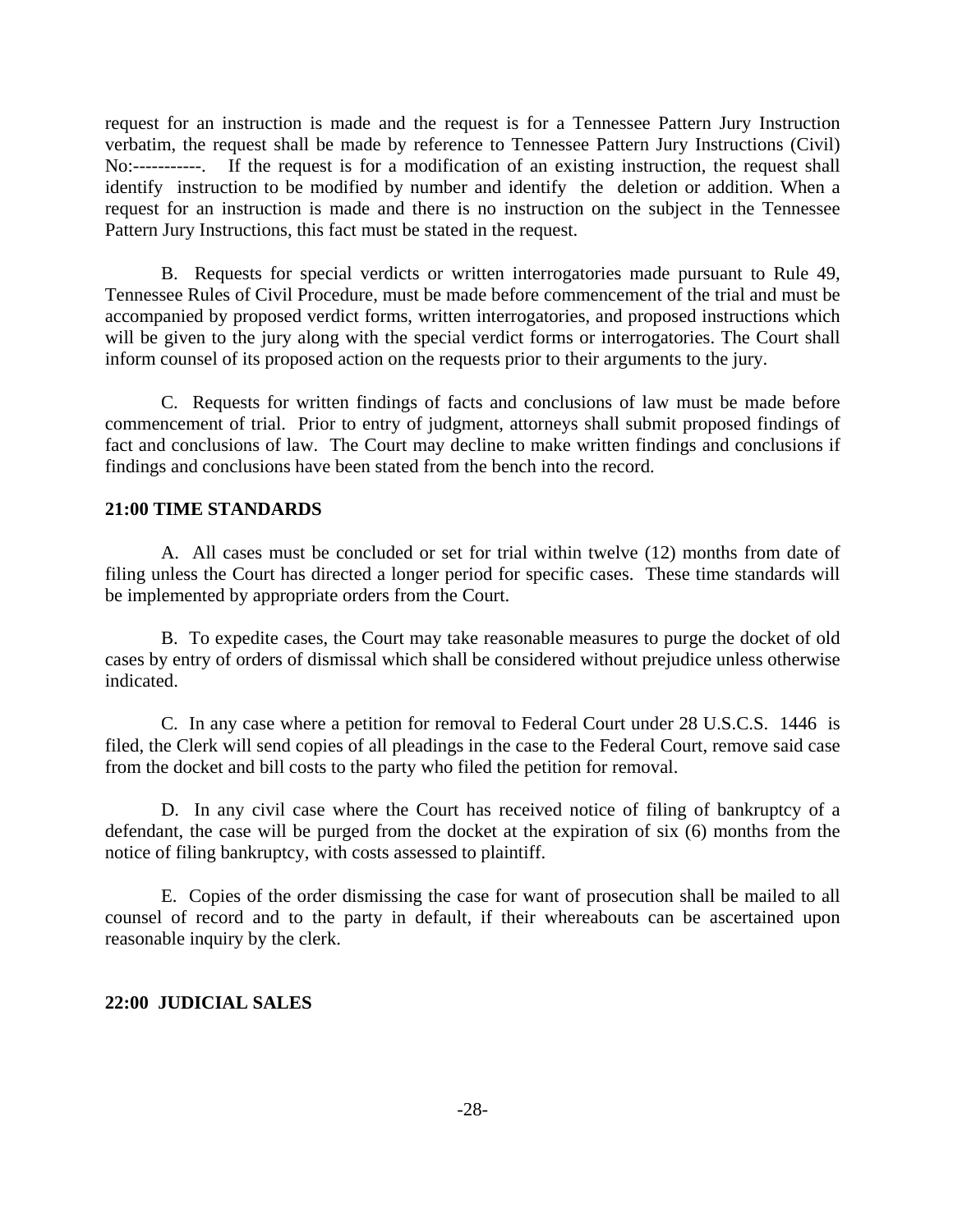Upon the entry of an order, decree or judgment directing the sale of real property, the Clerk and Master serving as Special Master, Commissioner, or Receiver shall cause to be filed a title opinion issued by the attorney requesting the sale.

#### **23:00 COMPENSATION OF THE CLERK AND MASTER**, **COMMISSIONER, OR RECEIVER WHEN NOT OTHERWISE FIXED**

A. Pursuant to Sections 8-21-401 and 8-21-404 TCA, the Clerk and Master, **Commissioner, or Receiver** is authorized and empowered to collect as commission, unless otherwise fixed by order of the Court in the case, the following:

(a) For selling (real or personal) property, collecting, receiving and paying out the proceeds:

3% of the amount of sale

#### **24:00 PARENTING PLAN**

 Pursuant to Public Chapter 127, amending T. C. A. 36-6-404, the Administrative Office of the Courts developed a parenting plan form that shall be used consistently by each court within the state that approves parenting plans pursuant to 36-6-403 or 36-6-404. The A. O. C. mandated to distribute this form for the use of those courts no later than June 1, 2005.

 Based on this new public chapter, the A.O.C., in consultation with the Family Law Section of the Tennessee Bar Association and the Tennessee Judicial Conference Domestic relations Committee and other knowledgeable persons, the finalized form that can be found on the A. O. C. website at www.tncourts.gov (under FORMS & PUBLICATIONS then COURT FORMS).

Parenting Plan must be signed by mother and father unless the attorney of record has power of attorney.

A wage assignment order by the court must be attached to the parenting plan for the clerk to mail certified.